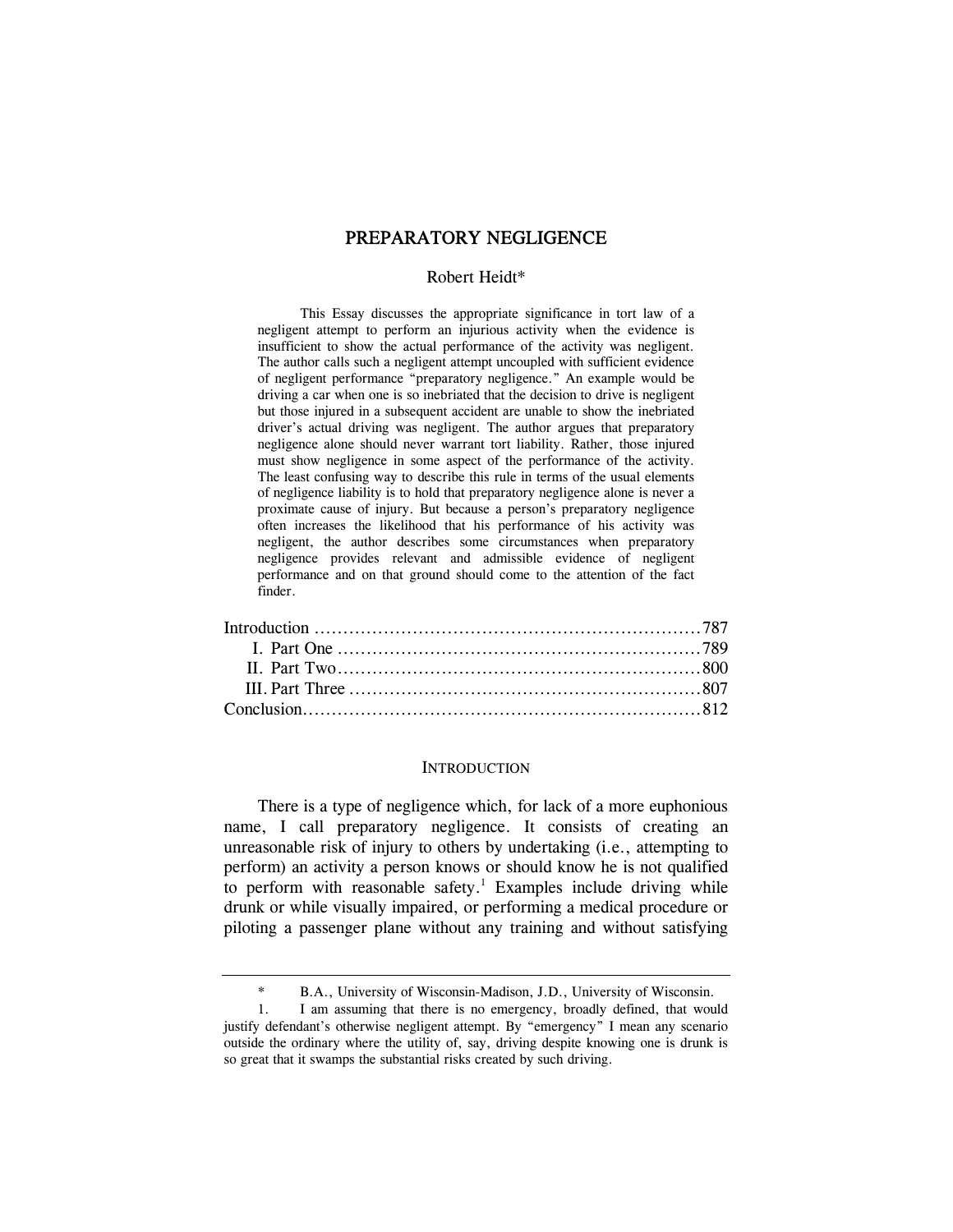the requirements that help to assure reasonable safety.<sup>2</sup> Perhaps surprisingly, preparatory negligence is closely related to another type of negligence familiar to every tort student, sometimes called enabling negligence, such as negligent entrustment of one's car to a dangerous driver, and negligent hiring or retention of inappropriately dangerous employees.<sup>3</sup> It is also closely related to some further examples of negligent facilitation of culpable behavior by others. Examples include negligently serving alcohol to a person who is obviously both drunk and about to drive and who then is involved in a car accident that injures another, or negligently leaving unlocked on a public street a car which is then stolen and involved in an accident that injures another. The close relation lies in a common issue these types of negligence present: what is the legal significance, if any, of this negligence when the defendant's activity results in injury to another, but the evidence is not sufficient to establish that the *actual performance* of the activity by the defendant or the enabled third party (e.g., the driving, as opposed to the attempt to drive while drunk in the first place) was negligent, reckless, intentionally wrongful, or otherwise unreasonably dangerous?<sup>4</sup>

3. See, e.g., Robert L. Rabin, Enabling Torts, 49 DEPAUL L. REV. 435, 436–43 (1999) (discussing enabling torts and assuming implicitly that the defendant enabler will only be liable if the third party's performance of the activity is culpable or otherwise unreasonably dangerous). On negligent hiring, retention, and supervision, see 1 J. D. LEE & BARRY A. LINDAHL, MODERN TORT LAW: LIABILITY & LITIGATION § 7:3 (rev. ed. 1994).

 4. "Unreasonably dangerous" may seem redundant but it is needed because the performance of the activity may be unreasonably dangerous and yet not culpable. An example would be a car driver who suffers a sudden heart attack, stroke, epileptic seizure, or bout of insanity and thus drives head on into opposing traffic. In these examples, courts agree that even though the defendant driver's sudden incapacity frees him from culpability for his poor driving performance, any preparatory negligence in deciding to drive with knowledge of his special susceptibility to such sudden incapacity should trigger liability as long as the driving, objectively considered, was unreasonably dangerous. Breunig v. Am. Family Ins. Co., 45 Wis. 2d 536, 540–44, 173 N.W.2d 619 (1970). In Breunig, the defendant's preparatory negligence lay in her decision, while lucid, to attempt to drive knowing that she was occasionally having visions that

 <sup>2.</sup> Notice that in these examples the preparatory negligence plainly does increase a risk of harm. It invariably increases the odds that the subsequent performance by defendant (e.g. his driving) will be less safe. This Essay is not concerned with what might be called "technically criminal preparatory behavior" which does not in any way affect the risk that defendant's performance will be less safe. So, for example, practicing medicine when a doctor lacks a license only because he has not yet satisfied the state's residency requirement is not preparatory negligence as the term is used here. Nor would be driving a car when a person's license is no longer valid only because he has not renewed it in a state in which the renewal process involves no testing, monitoring, or filtering of drivers for safety purposes whatsoever. Cf. RESTATEMENT (SECOND) OF TORTS §§ 286, 288 (1965) (criteria for assessing significance of statutory violations in a civil case).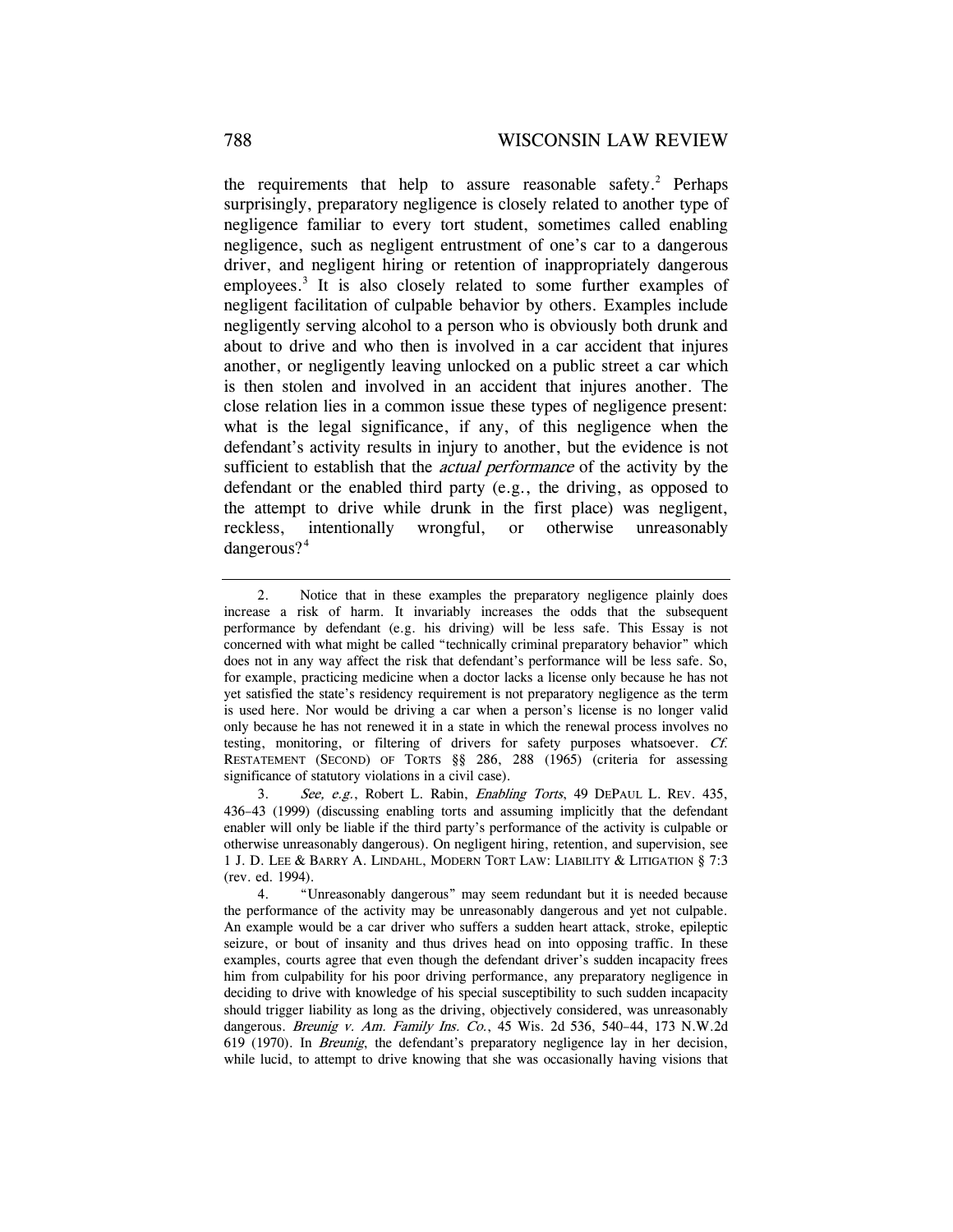Part I below discusses the polar extremes of affording preparatory negligence either no significance or dispositive significance. By dispositive significance I mean allowing prima facie liability to those injured by defendant to be predicated on preparatory negligence alone. Part I also reviews the significance courts have afforded preparatory negligence when they have addressed it. Parts II and III argue for what I contend is the proper significance. Part II argues against affording preparatory negligence dispositive significance, and Part III argues for allowing it to be admitted as evidence of negligent performance under certain circumstances.

#### I. PART ONE

Most authorities accord preparatory negligence no significance whatsoever, holding that it constitutes neither ground for liability to the injured plaintiff nor evidence relevant to any element of that liability. Hence, it should never come to the attention of the fact finder.<sup>5</sup> The Third Restatement of Torts posits the case where a motorist rear ends a defendant drunken driver who is waiting in traffic with the result that some further person, such as the defendant's passenger or the driver of

created an unreasonable risk she would drive dangerously.  $Id$ . That preparatory negligence was a sufficient basis for liability when she drove over the centerline into plaintiff. Id. Although driving over the centerline was unreasonably dangerous, no culpability attached to that driving because her visions at that moment rendered her incapable of proper driving. Id.

This Essay does not deal with cases like *Breunig* where all parties agree that the performance of the activity was "unreasonably dangerous." See id. at 539. In such cases the law already accords dispositive significance to defendant's preparatory negligence in attempting an activity with forewarning that his condition is unusually likely to render him incapable of performing the activity with reasonable safely. Rather, this Essay deals with cases where plaintiff has failed to present sufficient evidence that defendant's performance of his activity was "unreasonably dangerous."

 <sup>5.</sup> E.g., Phass v. MacClenathen, 85 N.Y.S.2d 643, 644–46 (N.Y. App. Div. 1948) (stating that preparatory negligence is irrelevant); *Westfall v. Kottke*, 110 Wis. 2d 86, 105–06, 328 N.W.2d 481 (1983) (stating that preparatory negligence in failure to secure a license is irrelevant); Leahy v. Kenosha Mem'l Hosp., 118 Wis. 2d 441, 448–51, 348 N.W.2d 607 (Ct. App. 1984) (stating that preparatory negligence in violating a statute limiting those who could treat patient is irrelevant); Charles O. Gregory, Breach of Criminal Licensing Statutes in Civil Litigation, 36 CORNELL L.Q. 622, 625–34, 641–42 (1951); Larry D. Scheafer, Liability of One Who Sells Gun to Child for Injury to Third Party, 4 A.L.R.4th 331, 332, 337–38 (1981). The denial of significance to preparatory negligence stretches back in time. See Brown v. Buffalo  $\&$ State Line R.R. Co., 22 N.Y. 191, 195-99 (1860); THOMAS M. COOLEY, THE LAW OF TORTS 653 (1879). The British rule is similar. In re The Empire Jamaica, [1955] P. 52, 57–59 (U.K.) (stating that preparatory negligence of ship's captain is irrelevant); see also H. L. A. HART & TONY HONORÉ, CAUSATION IN THE LAW 119-20 (2d ed. 1985).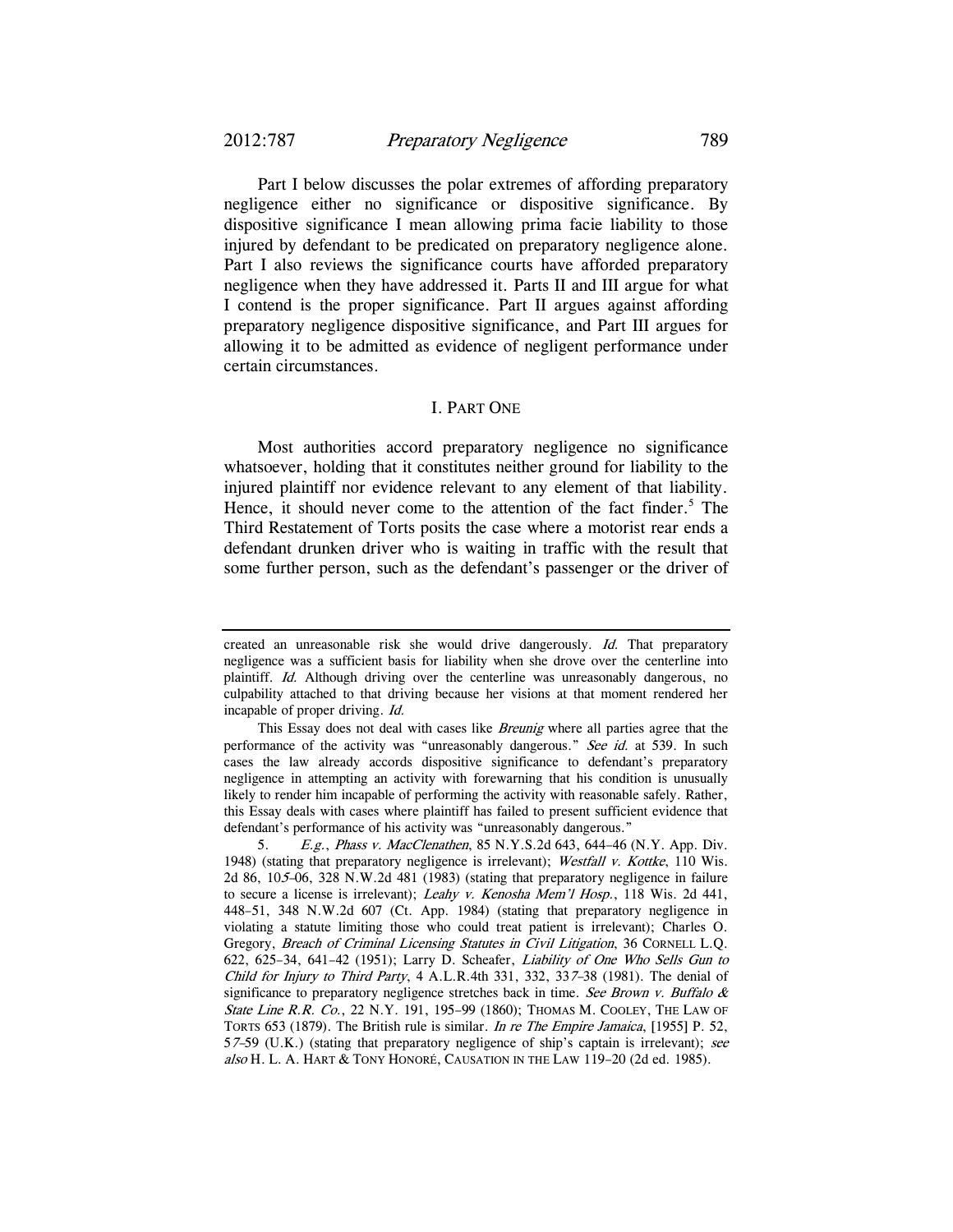the car in front of the defendant, is injured. $6$  The Restatement editors conclude that the defendant's negligence in driving drunk should not lead to his liability to the plaintiff injured in the accident and, furthermore, should be deemed irrelevant and inadmissible as evidence in any suit involving the accident.<sup>7</sup> It follows from the Restatement's example that that the negligence of the defendant-owner of a car who knowingly entrusted his car to a drunken driver who was subsequently rear ended would likewise be irrelevant in any suit brought by a plaintiff injured in the accident. Equally irrelevant would be the negligence of the defendant who knowingly served alcohol to a drunk who thereafter drove and was rear ended. Presumably, the same reasoning would also deem irrelevant the negligence of the defendant car owner in leaving his car unlocked, provided that the car thief, like the drunken driver, was rear ended in an accident injuring the plaintiff. The Restatement editors suggest in their hypothetical that a plaintiff cannot establish a prima facie negligence case, no matter how drunk defendant was, when defendant's performance of his driving was not negligent. The editors elsewhere imply that plaintiff should establish a prima facie case whenever defendant's performance of his driving was negligent,<sup>8</sup> no matter how sober and otherwise qualified to drive defendant was. Given the above, one might think that defendant's preparatory negligence in opting to drive while drunk, and defendant's preparatory behavior generally, will never be relevant.

Perhaps the most famous case for so nullifying the legal significance of preparatory negligence is *Brown v. Shyne*.<sup>9</sup> There the

 The Restatement was not dealing with the issue of whether the drunk driver's preparatory negligence would be relevant to a contributory negligence claim should the drunk driver be injured and sue the person who negligently rear ended him. See id. The logic of the Restatement approach would deem the drunkenness irrelevant to the driver's contributory negligence and, hence, would not deem the drunken driver guilty of contributory negligence. See id.

 8. To be precise, the Restatement says that plaintiff will establish a prima facie case whenever defendant's driving performance was negligent and that negligence was a cause-in-fact of the plaintiff's injury and within the scope of liability. See id.  $\S$  6.

 9. 151 N.E. 197 (N.Y. 1926). Virtually all editors of torts casebooks touch on preparatory negligence in treating *Brown* and in treating more generally the issue of when courts should displace "ordinary care" as the test for negligence with a statutory, regulatory, or administrative rule. E.g., RICHARD A. EPSTEIN, CASES AND MATERIALS ON TORTS 273–77 (9th ed. 2008). Editors could also treat Brown and touch on

 <sup>6.</sup> RESTATEMENT (THIRD) OF TORTS: LIAB. FOR PHYSICAL & EMOTIONAL HARM § 14 cmt. h (2010).

 <sup>7.</sup> Id. Although the Restatement is silent on the matter, the editors plainly assumed in their hypothetical that the driver's negligence in being drunk did not reduce his chance of avoiding injury to the plaintiff by, for example, slowing down his ability to swerve or to brake. See id. Likewise, the editors evidently assumed the driver's negligence in being drunk in no way increased the plaintiff's injuries. See id.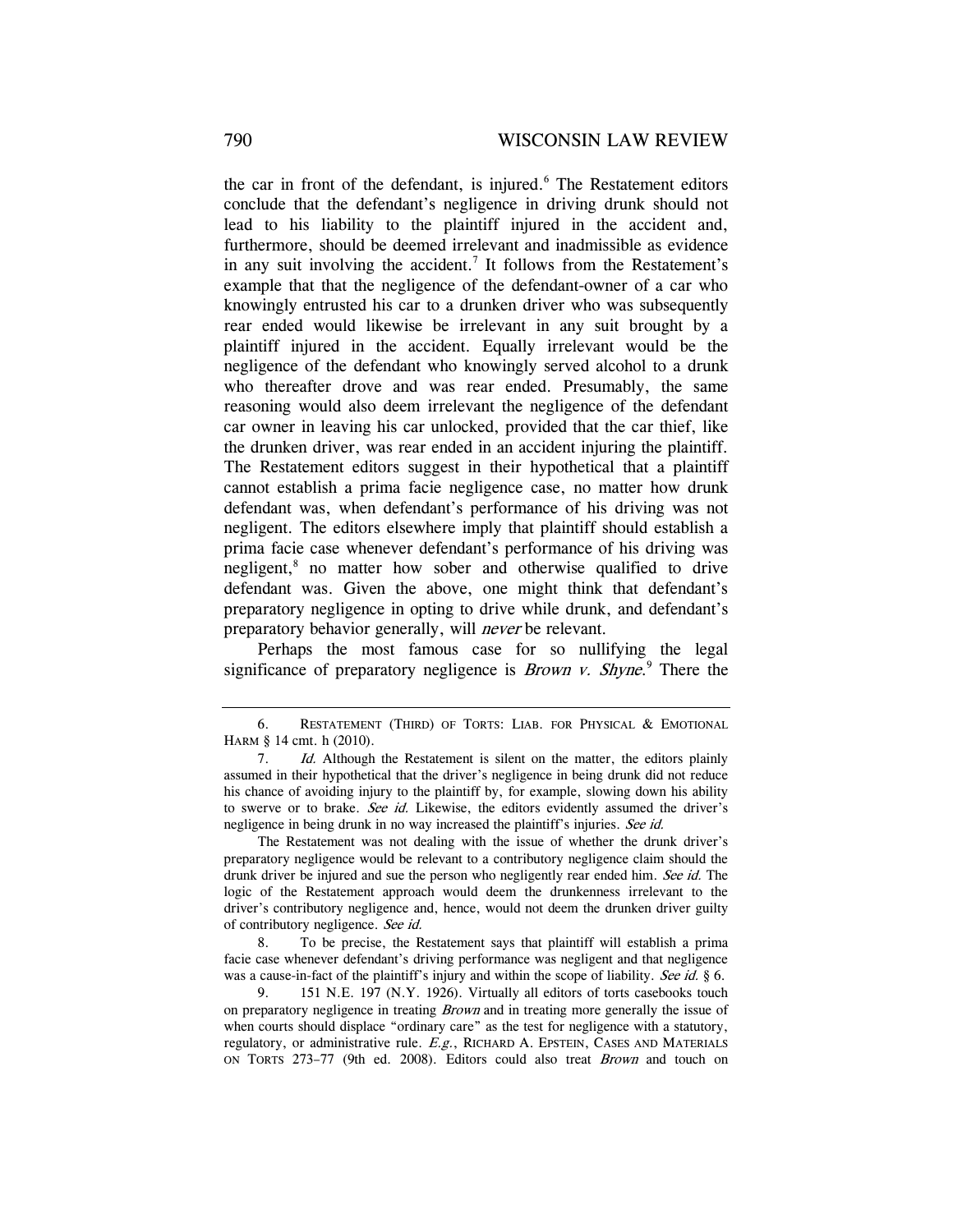defendant's preparatory negligence consisted of attempting to provide medical treatment to the plaintiff-patient even though defendant had never attended medical school or taken the examinations New York required of licensed physicians.10 The plaintiff sued the defendant for negligence, and the jury found the defendant liable, awarding  $$10,000$ <sup>11</sup> While the defendant's criminal liability for practicing medicine without a license was clear, the issue there, as in this paper, was the significance to the plaintiff's tort case of the defendant's criminal attempt to practice medicine (behavior that must have been intentionally wrongful).<sup>12</sup> On appeal it was assumed that but for the defendant's attempt to treat the plaintiff, the plaintiff would not have suffered the injury for which she was suing—paralysis. $13$  Indeed, that connection between defendant's preparatory negligence and plaintiff's injury, which I somewhat contentiously call the "but for" connection, can be assumed to exist in all preparatory negligence cases. Writing for the Court of Appeals, Justice Irving Lehman reversed the jury's verdict for the plaintiff, finding reversible error in one of the trial court's jury instructions.14 That instruction, Lehman held, wrongly accorded significance to defendant's preparatory negligence.<sup>15</sup> The erroneous instruction said:

If the defendant attempted to treat the plaintiff and to adjust the vertebræ in her spine when he did not possess the requisite knowledge and skill as prescribed by the [licensing] statute to know what was proper and necessary to do under the circumstances, or how to do it, even if he did know what to do, you can find him negligent.<sup>16</sup>

- 10. *Brown*, 151 N.E. at 197-98.
- 11. *Id.* at 198.
- 12. Id.
- 13. Id. at 198–99.
- 14. *Id.* at 197-99.
- 15. Id. at 198.

16. Id. Granted, the instruction would not err if one interprets it as allowing liability only upon a jury finding that defendant in the performance of his treatment of plaintiff did not do what was proper and necessary to do, or even if he did do what was proper and necessary to do, he did not do it in the proper and necessary manner. So interpreted, the instruction would ground liability on the defendant's performance of his negligent treatment rather than his mere attempt to perform and hence is unexceptional and irreproachable. The error of the instruction, as Lehman said, lies in allowing liability to be based solely on a wrongful attempt to perform treatment. See id.

preparatory negligence when they treat the issue of "proximate cause," or, as the Third Restatement calls it, the issue of "scope of liability." RESTATEMENT (THIRD) OF TORTS: LIAB. FOR PHYSICAL & EMOTIONAL HARM § 29 (2010).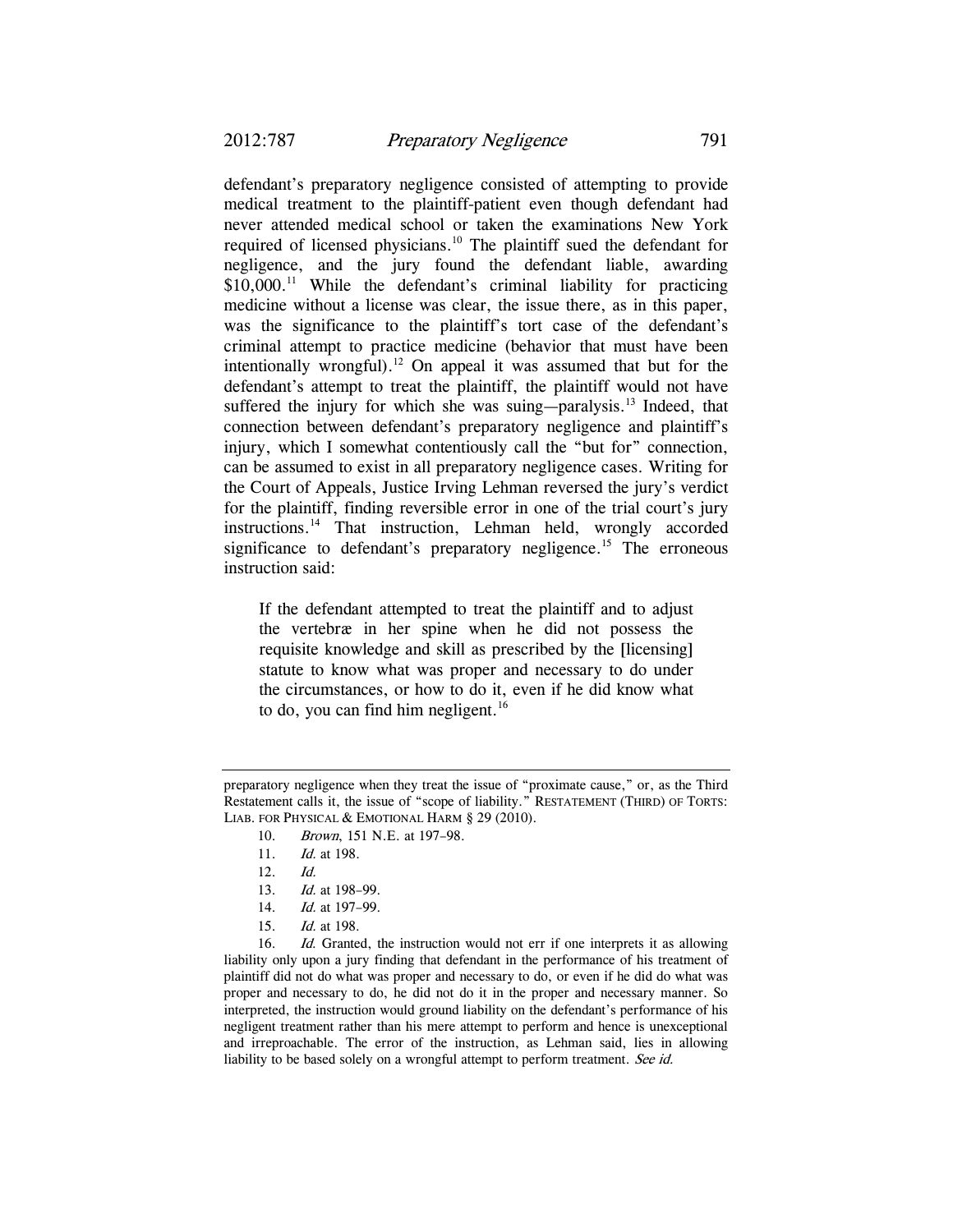In finding this instruction erroneous, Lehman held, in effect, that the only theories of negligence on which plaintiff could reach the jury and prevail (i.e., the only theories of negligence which would be, in Lehman's words, a "proximate cause" of plaintiff's injury) $17$  would be negligence in the actual performance of defendant's medical treatment.18 Examples would be negligence in how the defendant manipulated plaintiff's spine, or negligence in deciding to manipulate plaintiff's spine (i.e., negligent diagnoses). According to Lehman, a plaintiff can only reach the jury and prevail by adducing sufficient evidence of one of those theories of negligence.<sup>19</sup> Any preparatory negligence by the defendant based on defendant's attempt to treat the plaintiff while knowing that he was not qualified to treat or that his treating created an unreasonable risk of injury to the patient was,

 I do not find helpful the claim that preparatory negligence is irrelevant because it is not a cause-in-fact. I call for resisting locutions that dismiss preparatory negligence on this ground. One example of such a locution is: there is no cause-in-fact because the particular characteristic of the defendant or the third party (e.g., the drunkenness) was not a but-for cause of the plaintiff's injury. See Kahlenberg v. Goldstein, 431 A.2d 76, 85 (Md. 1981) (dicta). Another example would be: while the defendant's medical treatment in Brown might have been a but-for cause of plaintiff's paralysis, the defendant's negligence in attempting that treatment without training was not a but-for cause unless the treatment was performed negligently. A further example would be: there is no cause-in-fact because the plaintiff would have been injured just as he was had the defendant been perfectly qualified.

 Accepting that cause-in-fact is satisfied simply because plaintiff would not have been injured but for defendant's negligent attempt better avoids confusion. See Clarence Morris, The Relation of Criminal Statutes to Tort Liability, 46 HARV. L. REV. 453, 474 (1933) (criticizing the claim that such negligence is not a cause-in-fact of plaintiff's injury).

18. See Brown, 151 N.E. at 199 ("In order to show that the plaintiff has been injured by defendant's breach of the statutory duty, proof must be given that defendant in such treatment did not exercise the care and skill which would have been exercised by qualified practitioners within the state, and that such lack of skill and care caused the injury.").

19. See id. at 198. Naturally, the plaintiff in Brown would also need to show cause-in-fact, namely, that but for defendant's negligent performance plaintiff would probably not have been injured. But the appeal in Brown did not concern this element.

<sup>17.</sup> *Id.* While Lehman denied preparatory negligence any significance on the ground that it was not a "proximate cause" of plaintiff's injury, other courts deny preparatory negligence significance on the grounds that it was not a cause-in-fact of plaintiff's injury. E.g., RESTATEMENT (THIRD) OF TORTS: LIAB. FOR PHYSICAL & EMOTIONAL HARM § 14 cmt. h (2010) (no cause-in-fact); Massey v. Wright, 447 So. 2d 169 (Ala. 1984) (no cause-in-fact); Snapp v. Harrison, 699 So. 2d 567 (Miss. 1997) (no cause-in-fact). Other courts deny preparatory negligence any significance on the ground of "no duty." E.g., Sabina v. Yavapai Cnty. Flood Control Dist., 993 P.2d 1130 (Ariz. Ct. App. 1999) (no duty); Scovill v. City of Astoria, 921 P.2d 1312 (Or. 1996) (no duty). This multiplicity of grounds for denying significance to preparatory negligence breeds confusion. I contend the least confusing ground is to say that defendant's preparatory negligence was not a proximate cause of plaintiff's injury.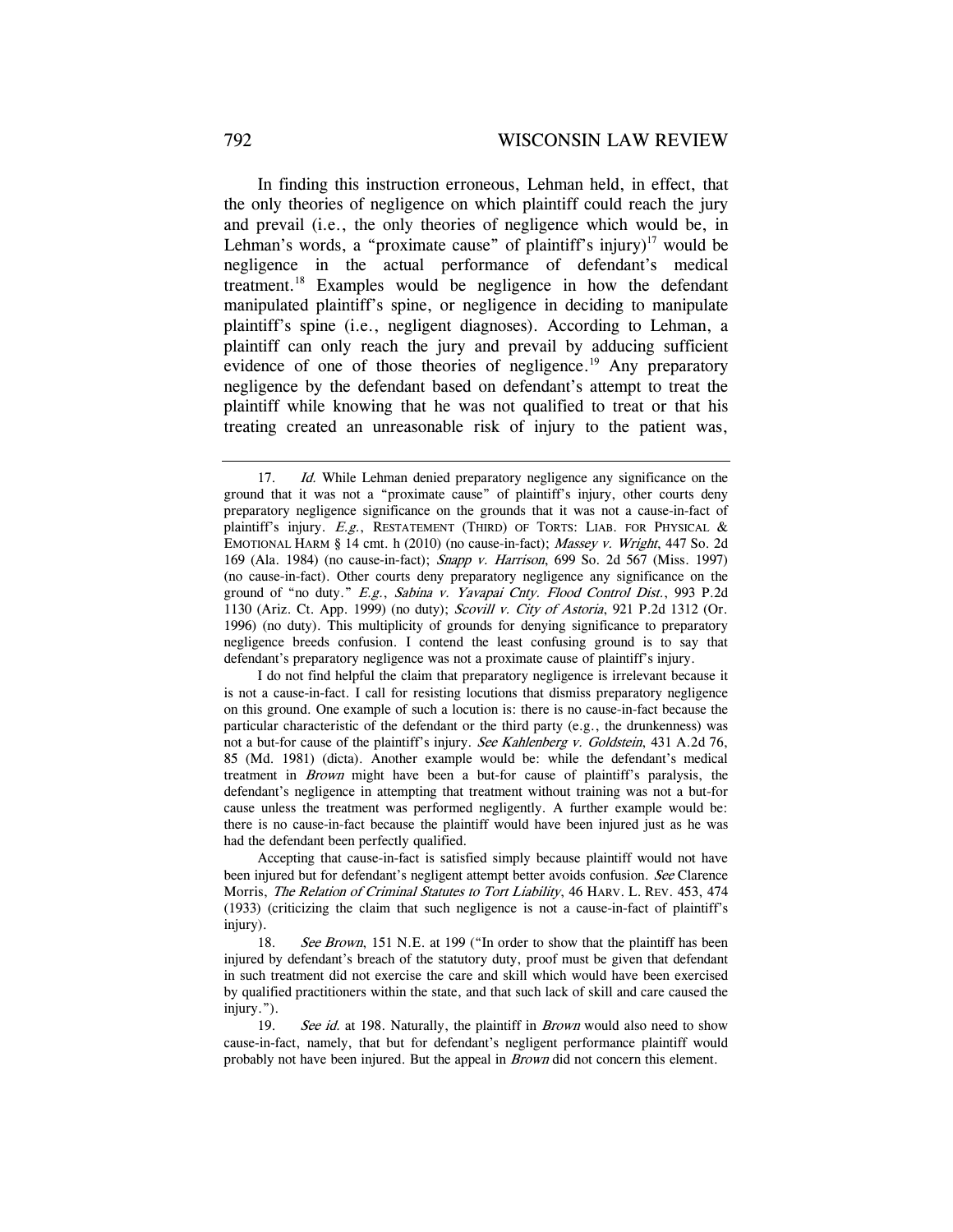Lehman insisted, "irrelevant."<sup>20</sup> Such preparatory negligence, therefore, should not be admitted into evidence nor otherwise come to the attention of the jury. The editors of the Third Restatement of Torts appear to endorse Lehman's approach in Brown:

"In light, then, of the combination of the statutory-purpose doctrine and ordinary principles of scope of liability, the lack of a license is not negligence per se on the part of the actor, nor is it evidence tending to show the actor's negligence."<sup>21</sup>

The reasoning for denying significance to preparatory negligence is familiar to every tort student once he is introduced to "proximate cause," now called by the Third Restatement of Torts "scope of liability."<sup>22</sup> "Defendant's preparatory negligence was not a proximate cause of plaintiff's injury," the (admittedly exceptional) student will insist, "because the unreasonable risks it created, and which led us to deem it negligent, are that the activity which defendant attempted or set in motion will be performed in a culpable or, if not culpable, unreasonably dangerous manner. The drunk, the car thief, and the insane driver who the defendant negligently entrusted to drive, will drive in an unreasonably dangerous fashion. The ex-con who defendant negligently employed or retained will use his employment to create an unreasonable risk of harm to others. The impostor-doctor and impostorpilot will practice medicine or pilot the plane so poorly that injury to others becomes unreasonably likely. But in the absence of evidence (other than the preparatory negligence itself)<sup>23</sup> of such culpable or otherwise unreasonably dangerous performance of the activity—in the absence of other evidence that one of these risks for which we deem defendant's preparatory behavior negligent materialized in injury to the plaintiff—defendant's preparatory negligence should be irrelevant.

 <sup>20.</sup> See id.

 <sup>21.</sup> RESTATEMENT (THIRD) OF TORTS: LIAB. FOR PHYSICAL & EMOTIONAL HARM § 14 cmt. h (2010).

 <sup>22.</sup> Id.

 <sup>23.</sup> Again, the preparatory negligence itself almost invariably increases, however slightly, the odds that the performance was negligent and thus provides at least some evidence of negligent performance. Even in the Restatement's example of the defendant drunken driver who was rear ended, the fact that the defendant driver sitting in his car was drunk arguably possesses some slight probative value in showing he performed his driving negligently. His drunkenness, for instance, tended to make it more likely that he did not react with ordinary care to being rear ended, and his poor reaction (i.e., his poor driving) may have intensified his collision with the plaintiff driver in front of him. Nevertheless, as discussed below, I would admit this preparatory negligence as evidence of negligent performance only when other threshold evidence suggests that defendant's performance was negligent.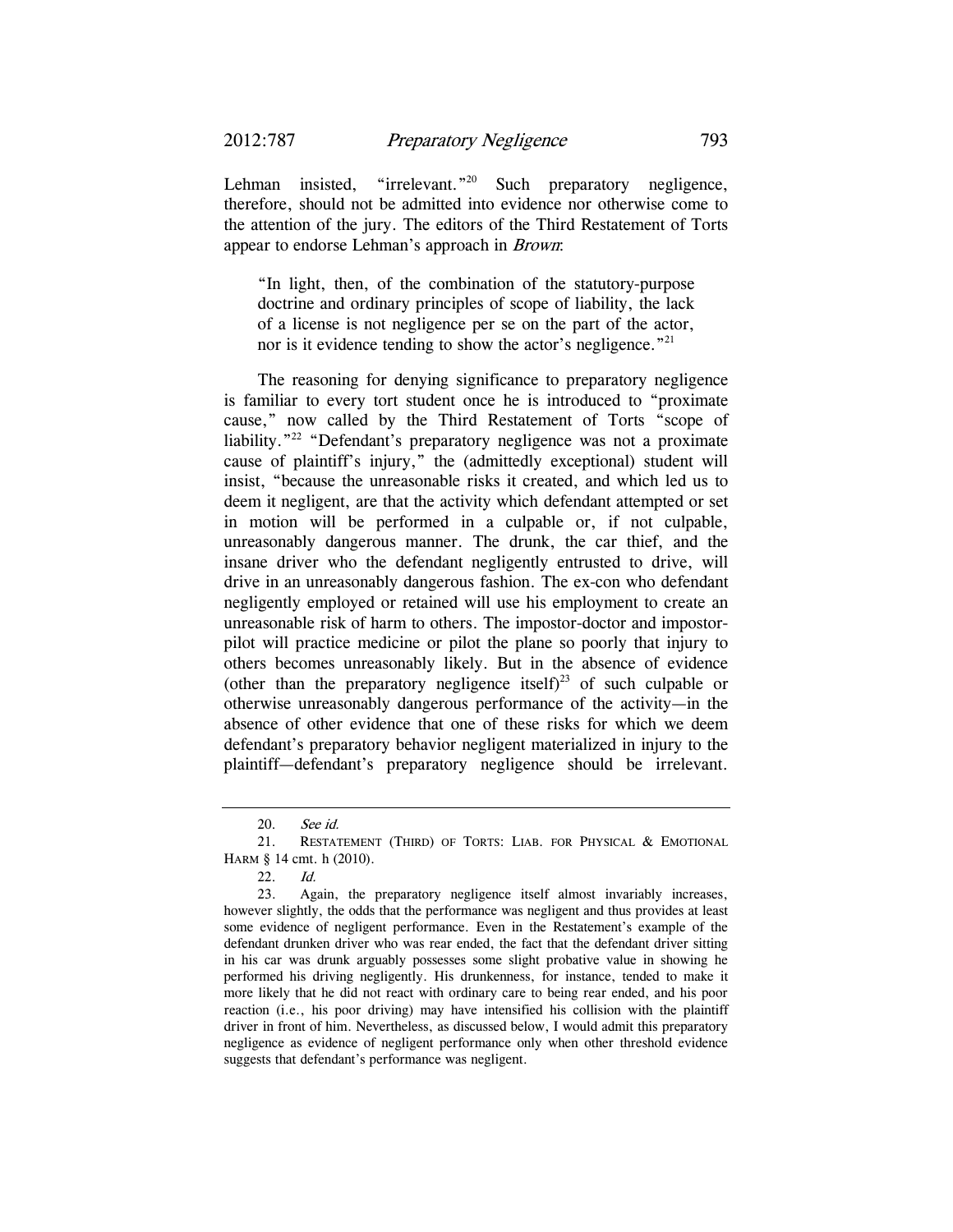When the result is not within the risk, when, that is, plaintiff's injury does not stem from one of the risks for which we deem defendant negligent, defendant's negligence should be deemed inconsequential. $^{24}$ As Shakespeare said of a malicious thought that never materialized into behavior, such a thought should be ignored as having "perish'd by the way."<sup>25</sup> Therefore, a plaintiff who proves only preparatory negligence should never reach the jury. The courts have rightly dismissed such plaintiffs short of the jury, with the ground being usually no "proximate cause,"<sup>26</sup> but occasionally "no cause-in-fact"<sup>27</sup> or "no duty."<sup>28</sup> Tort law should not consider the character, morality, or misconduct of parties unless those characteristics have a sufficient connection to the harm that occurred."29

On the other hand, our language is rich enough for a court to justify giving preparatory negligence dispositive significance—holding a defendant prima facie liable because his preparatory negligence led to plaintiff's injury—regardless of how the behavior that more immediately caused plaintiff's injury was performed.<sup>30</sup> The courts can

25. WILLIAM SHAKESPEARE, Measure for Measure, act 5, sc. 1, 1. 454, in THE COMPLETE WORKS OF WILLIAM SHAKESPEARE (W. J. Craig ed., 1964).

 26. E.g., Brown v. Shyne, 151 N.E. 197, 198–99 (N.Y. 1926); see also Enis v. Ba-Call Bldg. Corp., 639 F.2d 359 (7th Cir. 1980) (no proximate cause); Fox v. Bartholf, 374 So. 2d 294 (Ala. 1979) (no proximate cause).

 27. E.g., Massey v. Wright, 447 So. 2d 169 (Ala. 1984) (no cause-in-fact); Snapp v. Harrison, 699 So. 2d 567 (Miss. 1997) (no cause-in-fact).

 28. E.g., Marquay v. Eno, 662 A.2d 272 (N.H. 1995) (no duty); Scovill v. City of Astoria, 921 P.2d 1312 (Or. 1996) (no duty).

 29. To repeat, this reasoning precludes prima facie liability for all negligent entrusters, enablers, or facilitators unless the person who entrusted, enabled, or facilitated also performed culpably or unreasonably dangerously. In such entrusting, enabling, and facilitating cases, therefore, showing that this third party performed culpably or unreasonably dangerously is an element of plaintiff's prima facie case. Probably the least confusing way to express this in terms of the usual elements is to say that absent sufficient evidence of such culpable or unreasonably dangerous performance by the third person so entrusted, enabled, or facilitated, plaintiff has not established proximate cause against the defendant entruster, enabler, or facilitator.

 30. Even those who attribute this "dispositive" significance to defendant's preparatory negligence would allow the defendant a defense if defendant showed that the same injury would have resulted had a more qualified person performed the behavior. See Aaron D. Twerski & Neil B. Cohen, Comparing Medical Providers: A First Look at the New Era of Medical Statistics, 58 BROOK. L. REV. 5 (1992). Professors Twerski and Cohen accord dispositive significance to a doctor's attempt to perform a procedure for which statistics show him to have a poor record of outcomes compared to alternative doctors. Although they call for that attempt to lead to liability

 <sup>24.</sup> Professor Wex Malone referred to a "universally accepted proposition that courts will ignore" behavior that is only deemed negligent because it creates unreasonable risks unrelated to "the type of risk that produced the injury in question." Wex S. Malone, Contrasting Images of Torts—The Judicial Personality of Justice Traynor, 13 STAN. L. REV. 779, 784 (1961).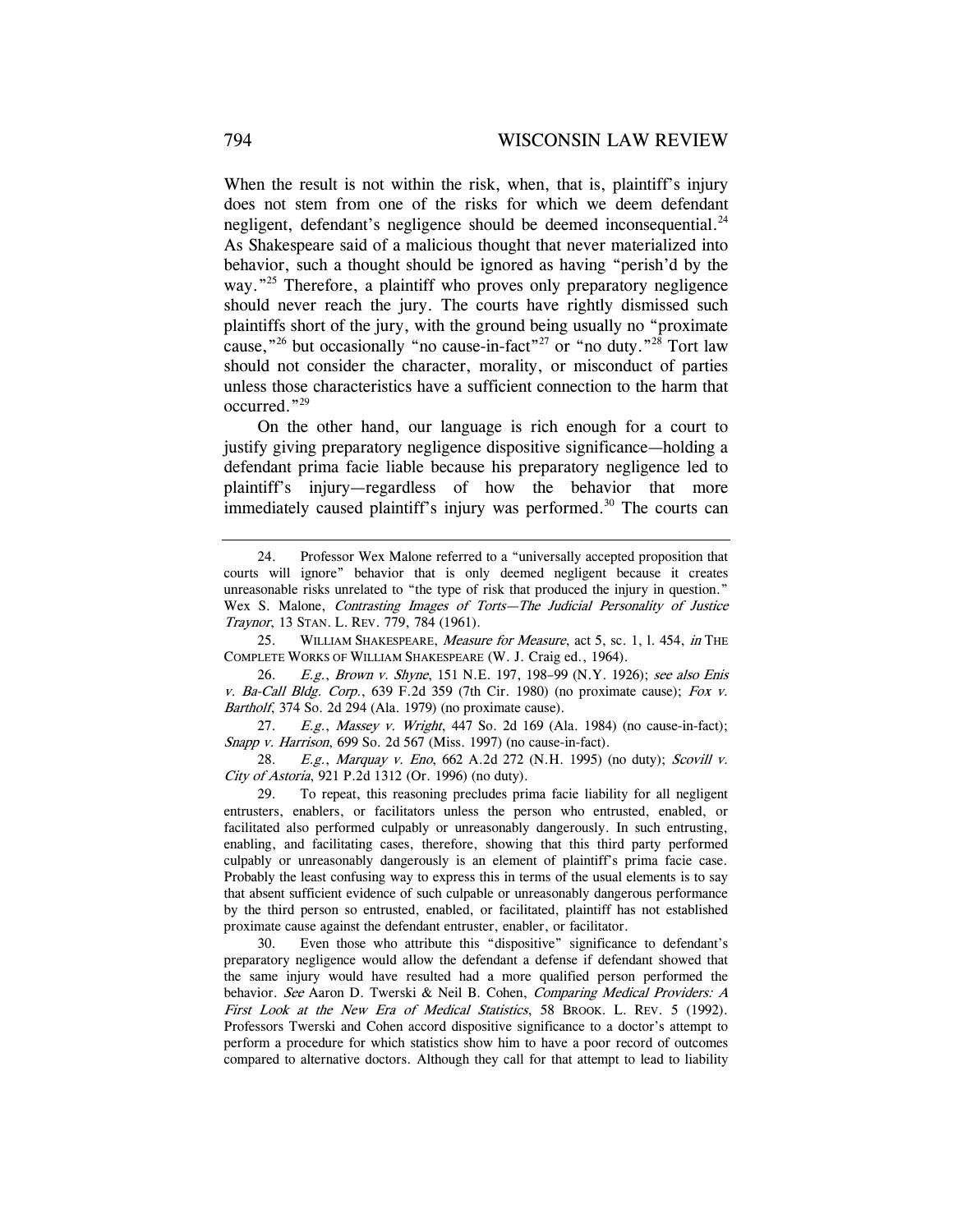decry defendant's obvious negligence for attempting his activity knowing it was unreasonably dangerous for him to do so.<sup>31</sup> Tort liability should help to deter culpable behavior such as attempting to drive while drunk. $32$  The less drunken driving, the fewer car accidents and injuries. The Learned Hand test for negligence, after all, easily deems the costs of driving knowing one is drunk to outweigh the benefits of doing so, at least when no emergency requires driving.<sup>33</sup>

In the enabling torts, the defendant negligently put a dangerous instrumentality or opportunity into the hands of an irresponsible third party thereby creating a foreseeable risk of harm to someone like the plaintiff.34 Tort law should help suppress that negligence as well. Courts can then emphasize the clear "but for" connection between defendant's negligence and plaintiff's injury—by which, again, I mean nothing more than the obvious fact that plaintiff would not have been injured if defendant had not attempted to drive while drunk, attempted to treat plaintiff medically without training, entrusted his car to the irresponsible third-party driver, hired or retained the irresponsible third-party employee, served the third-party drunk more drinks, or left his car doors unlocked on a public street.<sup>35</sup> Courts can finesse

31. Johnson v. Bos. & M. R. R., 143 A. 516 (N.H. 1928) (condemning a party for driving when unqualified to do so).

 32. The many examples of preparatory negligence that tort law may wish to deter are suggested by the following behaviors performed while drunk by a defendant who should know his drunken condition renders his attempt at performance unreasonably dangerous: performing as an air traffic controller, performing surgery, performing certain police duties, piloting a ship, or serving as a mountain-climbing guide.

33. See United States v. Carroll Towing Co., 159 F.2d 169, 173 (2d Cir. 1947); see also RESTATEMENT (SECOND) OF TORTS §§ 291-93 (1965).

 34. E.g., Leake v. Cain, 720 P.2d 152, 153–54 (Colo. 1986) (discussing wrongful death suit brought against drunken driver and police officers who released the driver to the custody of his younger brother); Franklin v. Wilson, 422 P.2d 51, 51 (Colo. 1966) (discussing personal injury suit against contractor in which employee of subcontractor entered construction site and was injured after falling from a ladder that he was using without authorization).

 35. Readers of tort opinions may immediately respond that courts are unanimous in agreeing on the insignificance of any negligence that merely puts the parties into the place in time and space where the accident occurs.  $E.g.,$  Berry v. Sugar Notch Borough, 43 A. 240 (Pa. 1899) (declaring that negligent speeding that coincidentally put a street car underneath a tree at the moment the tree fell has no significance). While I enthusiastically support the approach in Berry, I believe confusion is better avoided if, using the 'but for' test in a simple, factual sense, one finds the 'but for' test satisfied in Berry and thus finds cause-in-fact there. The negligent speeding in Berry should be deemed irrelevant on the ground of no proximate

without any showing of negligent performance of the procedure, they concede that the doctor should be able to defend himself by showing performance by a better doctor would have caused the same injury. Id.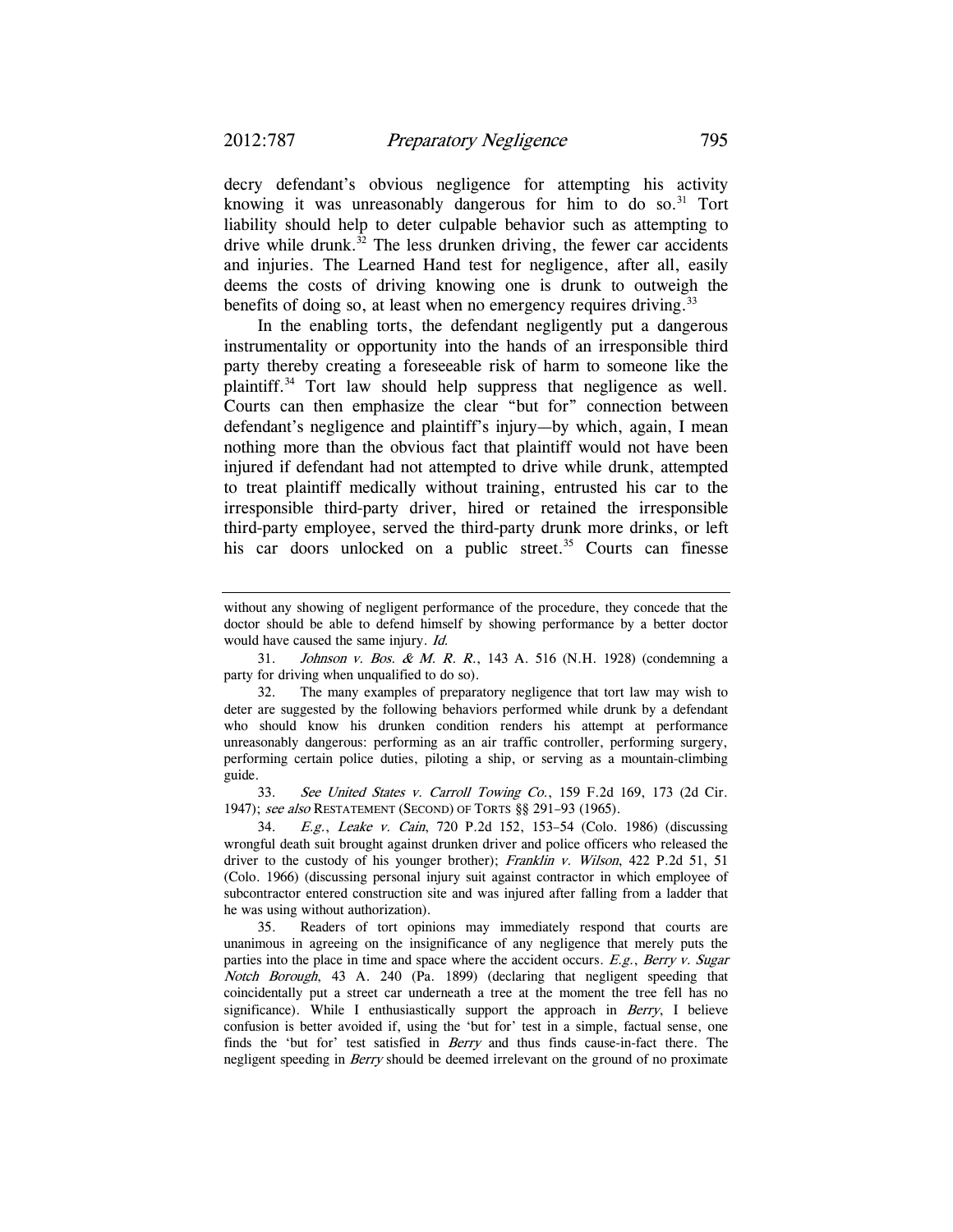defendant's argument—that the risks created by his preparatory negligence were not shown to have materialized—by describing those risks more generally. They can then point out the statistical correlation between defendant's preparatory negligence and those general risks.<sup>36</sup> For example, the risks created by a defendant's preparatory negligence in driving drunk could be described not as "culpable driving that injures another" but more generally as "involvement in a car accident that injures another."37 Defendant's preparatory negligence in driving drunk has increased the likelihood of defendant being involved in a "car accident that injures another," at least as a statistical matter.<sup>38</sup> And of course the drunken driving risk of "involvement in a car accident that injures another" can be said to be the very risk that has materialized in the plaintiff's injury.

So a tort student may argue: "Tort law should stand against defendant's preparatory negligence by imposing liability to suppress

 36. NAT'L HIGHWAY TRAFFIC SAFETY ADMIN., U.S. DEP'T OF TRANSP., TRAFFIC SAFETY FACTS 2009 DATA: ALCOHOL-IMPAIRED DRIVING (2009), available at http://www-nrd.nhtsa.dot.gov/Pubs/811385.pdf (stating that "[i]n 2009, 10,839 people were killed in alcohol-impaired-driving crashes," accounting for nearly one–third (32%) of all traffic-related deaths in the United States).

 37. E.g., Stinson v. Daniel, 414 S.W.2d 7 (Tenn. 1967) (finding the risks adequately related and supporting the dispositive approach).

 38. I am not aware of any statistics which actually show that drunk drivers are involved in more accidents per mile driven that injure others than are sober drivers. But in light of the very high percent of accidents that involve drunken drivers, that must be the case. Of course the degree of drunkenness can vary considerably and would certainly bear on the likelihood the driver performed his driving negligently.

 The tendency of drunken driving to increase car accident injuries in which no negligence was shown has been said to create a "causal link" between drunk driving and these injuries. Guido Calabresi, *Concerning Cause and the Law of Torts: An Essay* for Harry Kalven, Jr., 43 U. CHI. L. REV.  $69$ , 71 (1975). According to the Third Restatement of Torts, showing such a "causal link" between the negligence of driving while drunk and plaintiff's injury will not suffice for imposing liability on the drunken driver, a result with which I agree. RESTATEMENT (THIRD) OF TORTS: LIAB. FOR PHYSICAL & EMOTIONAL HARM § 14 cmt. h (2010). But the Restatement also suggests that showing such a causal link between drunken driving and the injury should only rarely provide admissible evidence that a drunk-driving defendant was performing his driving negligently. See id. With that result, I disagree. I believe that when there is threshold evidence that defendant was driving negligently, the fact that defendant was drunk while driving should often constitute admissible evidence to show that negligence.

cause because the risks from speeding did not increase, and were wholly unrelated to, the type of risk (i.e., the risk of a tree falling on an object passing underneath) that materialized. The argument made in this paragraph of text (an argument I reject) is that preparatory negligence, in contrast to the speeding in Berry, is adequately related to the type of risk that materialized in plaintiff's injury, and thus should be viewed as a proximate cause of plaintiff's injury. The argument thus supports giving preparatory negligence dispositive significance.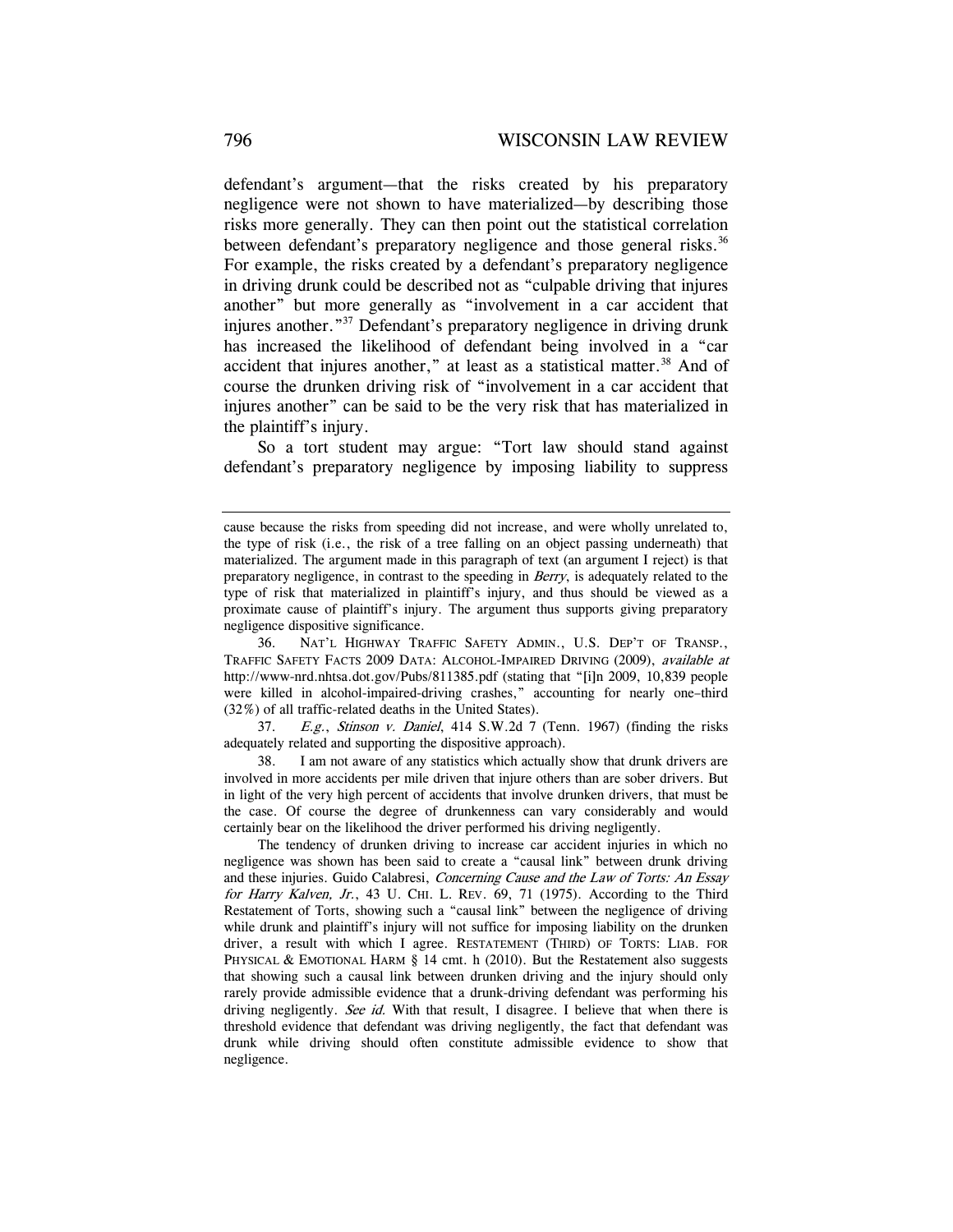that negligence. Doing so will reduce accidents and injuries. Defendant's preparatory negligence, after all, foreseeably subjected plaintiff to an unreasonable risk of harm. But for defendant's preparatory negligence, plaintiff would not have been injured. Moreover it is not true that the risks for which we deem defendant's preparatory behavior negligent are wholly unrelated to the risks that materialized in plaintiff's injury. On the contrary, the risks created by that preparatory negligence increased the risks that materialized. Drunk drivers and car thieves are involved in more car accidents that injure others per mile driven than are sober and lawful drivers.<sup>39</sup> The ex-cons the defendant negligently hired or retained are probably more likely to be involved in work-related incidents injuring others than are employees without a criminal record. Medical treatment by impostor doctors probably yields a higher rate of bad results than medical treatment by the trained and licensed. And who would seriously maintain that passengers in an airplane piloted by an impostor are no more likely to be injured than if the pilot was trained and licensed?<sup>40</sup> In this sense defendant's preparatory negligence has increased the likelihood of the (generally defined) risk that resulted in injury to plaintiff and hence should be deemed a proximate cause of that injury. $"^{41}$ 

 <sup>39.</sup> Cornelius J. Peck, An Exercise Based upon Empirical Data: Liability for Harm Caused by Stolen Automobiles, 1969 WIS. L. REV. 909, 915 (showing that drivers of stolen cars are involved in more accidents per mile driven that injure others than are drivers who own the car or who have the permission of the owner to drive); see also Hill v. Yaskin, 380 A.2d 1107, 1110 (N.J. 1977) ("[T]he accident rate for stolen cars is 47 times . . . the [accident] rate for the general public.") (citing DAVID BARRY ET AL., U.S. DEP'T OF JUSTICE, PRELIMINARY STUDY OF THE EFFECTIVENESS OF AUTO ANTI-THEFT DEVICES app. B (1975)).

 <sup>40.</sup> Again, I am not aware of any statistics actually showing the rate of involvement in job-related injuries to others of ex-con employees compared to other employees or of impostor doctors or pilots compared to trained and licensed doctors or pilots.

 <sup>41.</sup> Two tort scholars support giving preparatory negligence this dispositive significance, at least in medical malpractice. See generally Aaron D. Twerski & Neil B. Cohen, Comparing Medical Providers: A First Look at the New Era of Medical Statistics, 58 BROOK. L. REV. 5 (1992). The authors would hold prima facie liable a defendant doctor whose preparatory negligence lay in performing a medical procedure with the knowledge that his record of outcomes for that procedure was significantly and substantially worse than the record of outcomes of alternative doctors. Id. at 13–18. The defendant doctor would be prima facie liable for his patient's injury without regard to his performance of the procedure. Id. at 17–18. His negligent decision to perform the procedure would suffice for such liability. Id. Nevertheless, the authors allow the defendant doctor to avoid liability by showing the same injury to the plaintiff would have occurred if the procedure were performed by a "fully competent practitioner"  $(i.e., an alternative doctor with a better record of outcomes).$  Id. at 26. Such a showing, the authors claim, would negate cause-in-fact. Id.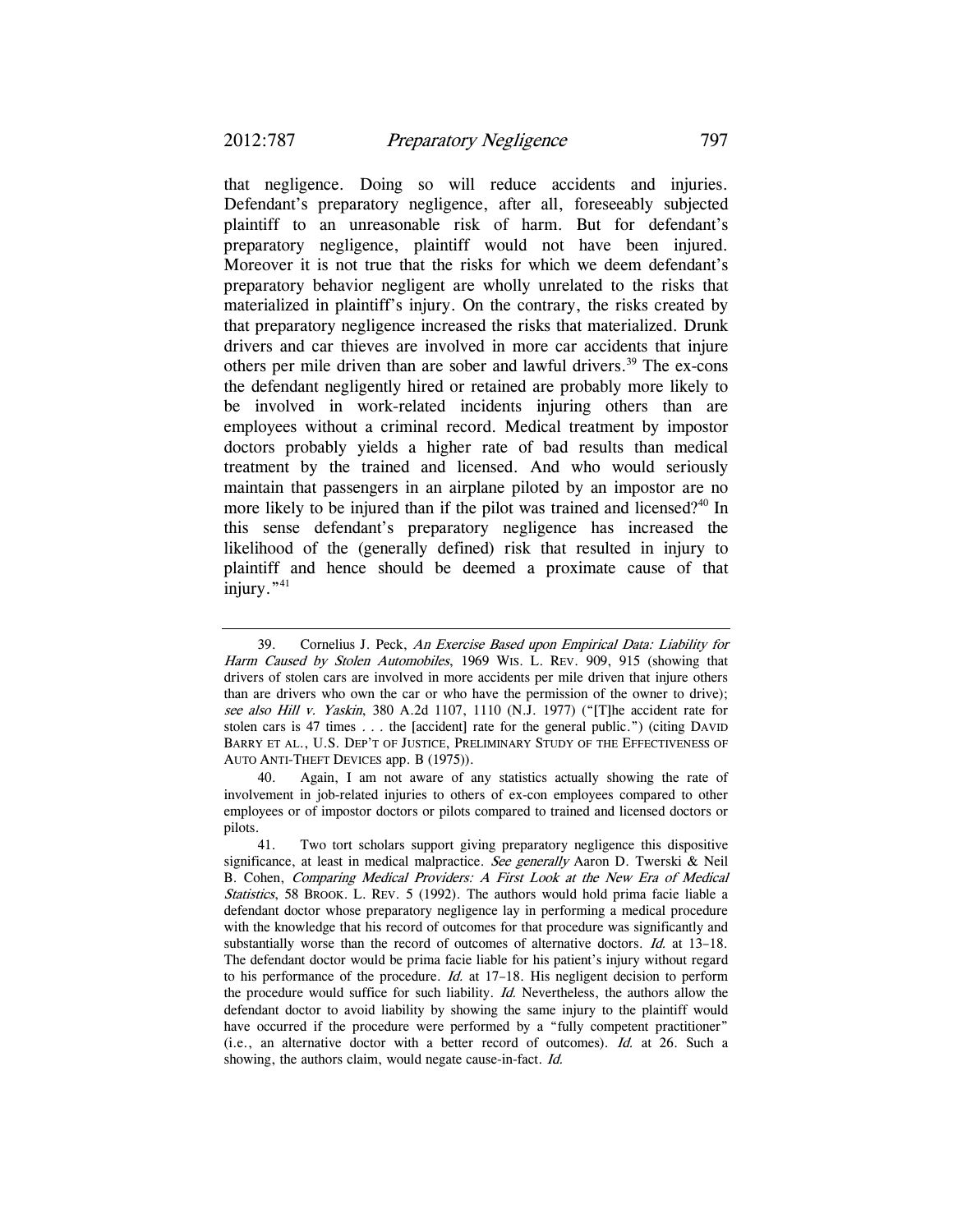On such reasoning, courts may adopt the dispositive approach to preparatory negligence and find defendant prima facie liable with no insistence that plaintiff address how the drunk driver, car thief, ex-con employee, or impostor doctor or pilot actually performed in plaintiff's case.42 In effect, defendant's preparatory negligence renders him strictly liable for any injuries from his activity.

This reasoning gains persuasive power when the preparatory negligence violates a statute, ordinance, or administrative regulation (particularly a criminal one), the command of which the court has decided should displace the usual negligence test of "ordinary care."<sup>43</sup> For the court now to deny the preparatory negligence any significance arguably insults the judgment of the legislators, city council members, or administrators.<sup>44</sup> In *Brown v. Shyne*, for example, the legislators who passed the criminal statute against practicing medicine without a license plainly hoped the statute would help to assure the people of New York that anyone treating them medically would have studied at

 <sup>42.</sup> In the negligent entrustment, enabling, and facilitation cases, a practical reason for the law ignoring how the injurious activity was performed is that the performer will often be a judgment-proof third party not before the court. The third party may not even be identified. Nellsch v. Westland Ford, Inc., 646 P.2d 736, 737 (Utah 1982) (explaining how defendant negligently left keys in ignition, car thief drove negligently and injured plaintiff but the thief was never identified). If the approach recommended here is adopted, the plaintiff must establish culpable performance by the third party that caused plaintiff's injury in order to satisfy the proximate cause element of his prima facie case against the negligent entruster, enabler, or facilitator.

 <sup>43.</sup> Most statutes specify requirements for performing an activity, rather than requirements for attempting performance. A maximum speed statute for drivers is an example. When these statutes are violated the issues discussed in the Essay do not arise. The literature on when a court should "borrow," as it were, such a legislative measure to displace the "ordinary care" test as the test for negligence in a particular case is legion. See RESTATEMENT (THIRD) OF TORTS: LIAB. FOR PHYSICAL & EMOTIONAL HARM § 14 cmts. f & g (2005) (stating that for legislation to set the standard for ordinary care, the plaintiff must be within the class of persons the legislation meant to protect and the risk that materialized must be one of the risks the legislation was designed to reduce); RESTATEMENT (SECOND) OF TORTS §§ 286, 874A (1965); see also Clarence Morris, The Relation of Criminal Statutes to Tort Liability, 46 HARV. L. REV. 453 (1933); Charles O. Gregory, Breach of Criminal Licensing Statutes in Civil Litigation, 36 CORNELL L.Q. 622 (1951); Ezra Ripley Thayer, Public Wrong and Private Action, 27 HARV. L. REV. 317 (1914). Admittedly, deciding whether to "borrow" a legislative measure as the test for negligence will sometimes entail assessing the very issue with which this Essay is dealing, namely, the significance of preparatory negligence.

 <sup>44.</sup> To be sure, the legislature's passage of a penal statute does not indicate clearly the legislature's desire to change the mode of determining civil liability. The Second Restatement of Torts persuasively rejected the claim that Lehman's approach insulted the legislature. See RESTATEMENT (SECOND) OF TORTS §§ 285–288 (1979).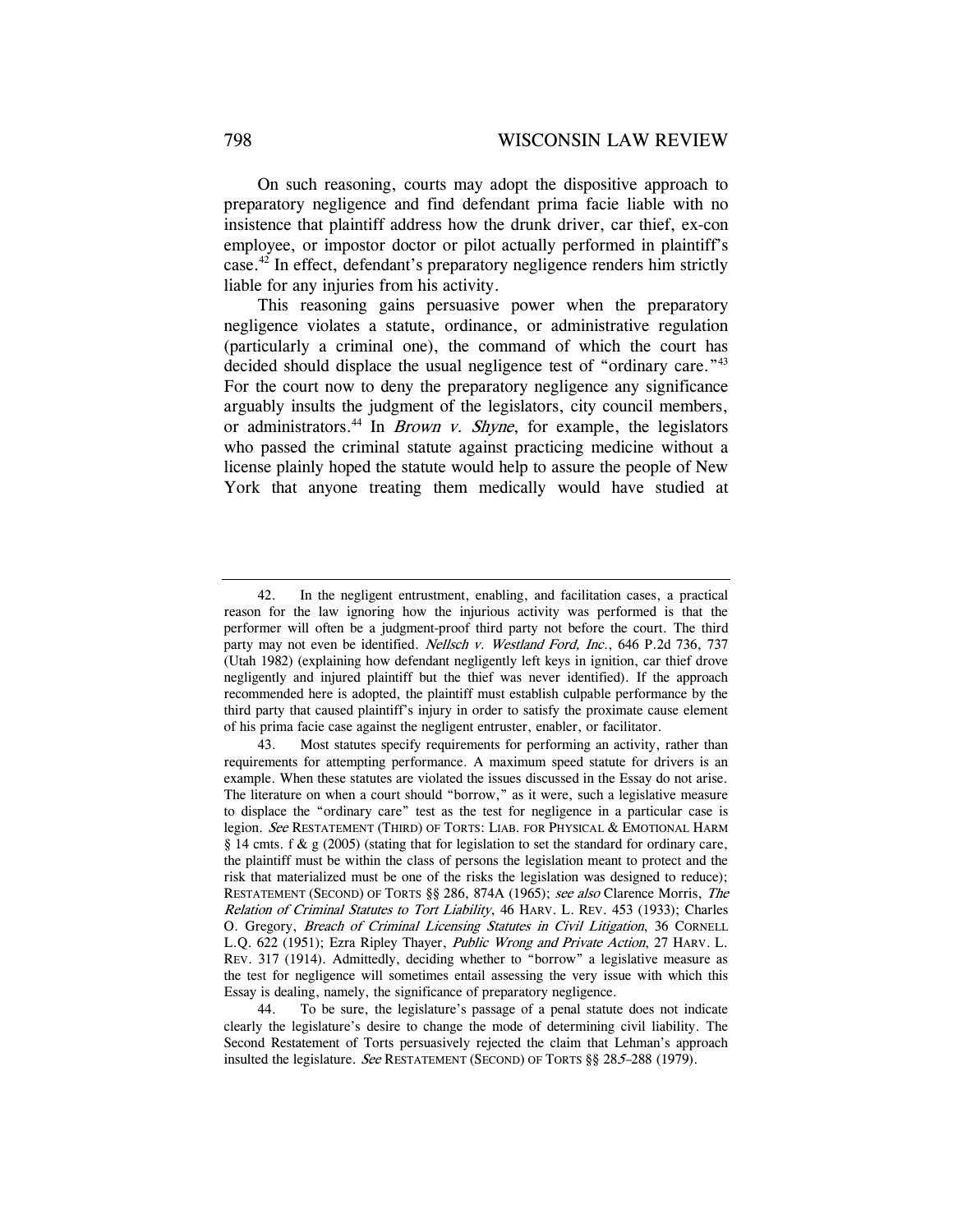medical school and have passed the requisite exams.<sup>45</sup> Lehman's approach ignores the opportunity to use tort law to reinforce that assurance and further this legislative mission. One need not agree with Justice Oliver Wendell Holmes—that the primary goal of torts is to supplement the criminal law<sup>46</sup>—to give greater significance than Lehman gave to the defendant's violation of the legislature's criminal decree.<sup>47</sup> Arguably Lehman's approach collides with the principle of statutory interpretation, which enjoins courts to interpret legislation

N.Y. C.P.L.R. 4504 (MCKINNEY 2003). Because Lehman's opinion can be read as holding that the defendant's failure to comply with the statute was not a proximate cause of plaintiff's injury, this legislative attempt, by limiting admissibility to cases where proximate cause exists, may fail to reverse the result in *Brown*.

 46. See generally O. W. HOLMES, JR., THE COMMON LAW 161–62 (1881). Professor Clarence Morris also supported this goal: "However, it is notorious that the criminal law is not particularly efficient, and [tort] liability based on fault is a desirable complement to the criminal law if conduct which is [unreasonably] risky is to be discouraged." Morris, supra note 43, at 458 n.11.

47. Brown v. Shyne, 151 N.E. 197, 198 (N.Y. 1926). There are many arguments in support of Lehman's refusal to give the violation of this statute any significance. Lehman could have pointed out that the statute is a penal one and the penal remedy, the only remedy mentioned in the statute, can still be imposed. Lehman could have disparaged the statute as special interest legislation (i.e., an example of the American Medical Association using the legislature for protection against the competition of chiropractors like defendant). On this ground he could have claimed, however implausibly, that the statute was not a safety statute at all. That a statute is designed, at least in part, for safety purposes is a universal requirement for attributing any significance in a tort case to its violation. See RESTATEMENT (THIRD) OF TORTS: LIAB. FOR PHYSICAL & EMOTIONAL HARM  $\S$  14 cmt. c (2010). Lehman could also have flatly rejected the Holmesian notion that the primary goal of torts is to supplement the criminal law, positing instead that torts as a common law subject is primarily a matter of private law. Because of his view of torts as private law, Lehman could have also emphasized the lack of evidence that defendant misrepresented his training and qualifications to the plaintiff patient. Apparently the defendant never said to plaintiff that he had attended medical school or obtained an M.D. See Brown, 151 N.E. at 202. Defendant's honesty and forthrightness on these matters show that his treating Mrs. Brown was not, according to Lehman, a "private wrong." Id. at 199. Finally, Lehman could have pointed to the relatively modest criminal penalty for violation of the statute and claimed that giving the violation any relevance in a tort case would link a comparatively small fault to disproportionately heavy liability.

 <sup>45.</sup> In fact the New York legislators attempted to reverse the result in Brown the next year with a statute, since updated. The McKinney's Consolidated Laws of New York Annotated provide:

<sup>(</sup>d) Proof of negligence; unauthorized practice of medicine. In any action for damages for personal injuries or death against a person not authorized to practice medicine . . . for any act or acts constituting the practice of medicine, when such act or acts were a competent producing proximate or contributing cause of such injuries or death, the fact that such person practiced medicine without being so authorized shall be deemed prima facie evidence of negligence.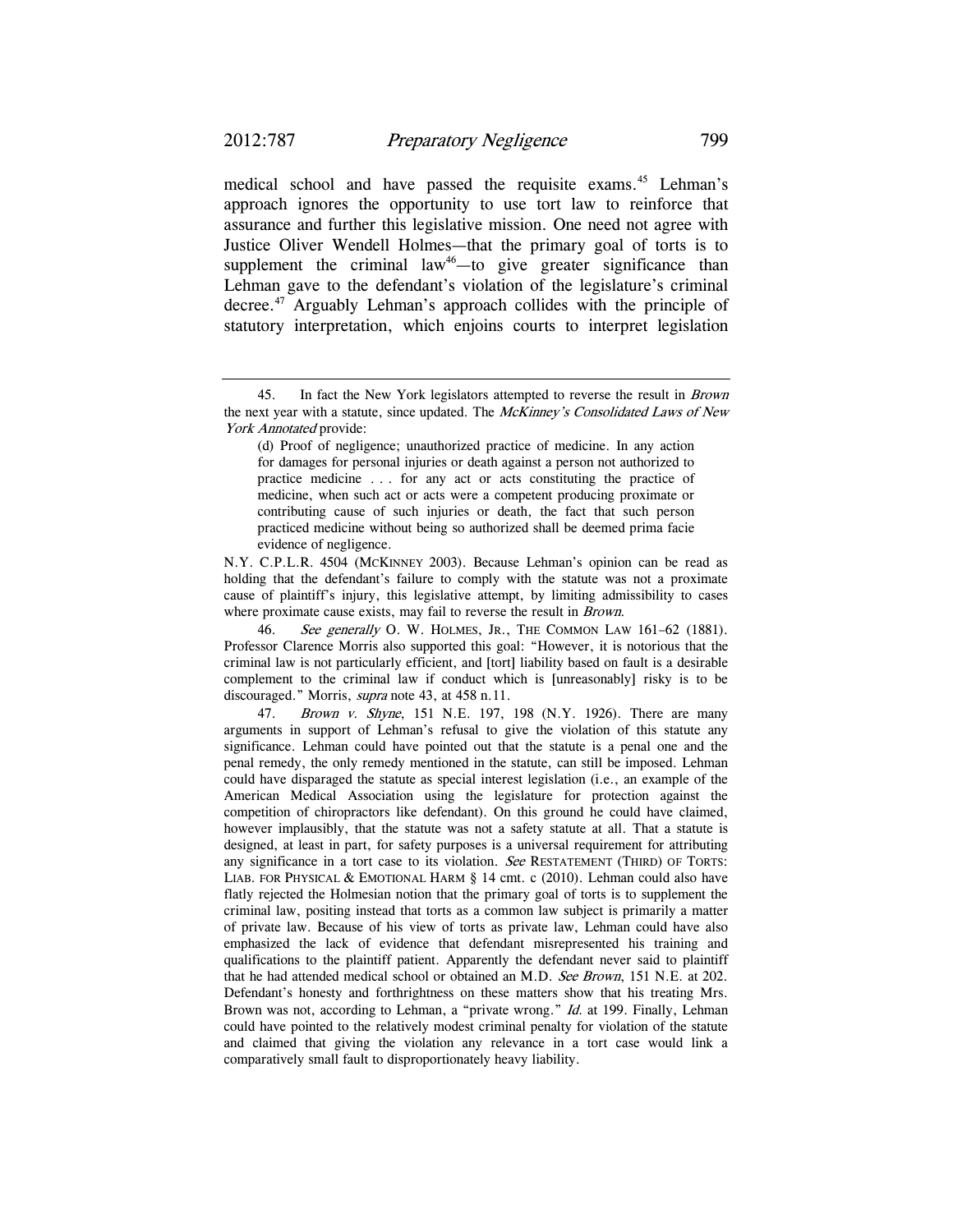liberally so as to further and to fulfill the legislative purpose. $48$  Thus, the legislative measure—by emphasizing the defendant's clear, and perhaps flagrant, preparatory negligence—helps plaintiff distract the court's attention from whether the behavior that more immediately caused plaintiff's injury was performed negligently.<sup>49</sup>

## II. PART TWO

The legal realists have long taught that the richness of our language enables courts to write defensible opinions that reach opposite conclusions.50 So there is nothing exceptional in finding that students

 Jewish law tends to grant preparatory negligence dispositive significance. Under halacha (Jewish law) a doctor who fails during treatment to defer to or consult with more experienced and skillful colleagues who are readily available becomes liable for any subsequent injury regardless of how the doctor performed the treatment. Ramat Rachel No. 22, in LEGAL RESPONSES OF TZITZ ELIEZER ¶ 5 (1957) (s.v. "u'venogeah").

 The dispositive approach to preparatory negligence was also taken by Justice Traynor in his dissent in *Stickel v. San Diego Elec. Ry. Co.*, 195 P.2d 416, 424 (Cal. 1948) (Traynor, J., dissenting) (arguing that plaintiff's negligence in driving while drunk constitutes contributory negligence that bars recovery regardless of how she was driving).

50. See, e.g., Wex S. Malone, Ruminations on Cause-In-Fact, 9 STAN. L. REV. 60, 67–68 (1956) (the richness of our language allows defensible opinions to be written on any side of the cause-in-fact issue); see also Felix S. Cohen, Field Theory and Judicial Logic, 59 YALE L.J. 238, 239 (1950); Morris Raphael Cohen, The Process of Judicial Legislation, 48 AM. L. REV. 161, 171–72 (1914); John Dewey, Logical Method and Law, 10 CORNELL L.Q. 17, 20, 24 (1924). The legal realist Karl Llewellyn

 <sup>48.</sup> E.g., Gregory, supra note 5, at 629 ("Hence, a court should liberally interpret the legislative intent to make it include the avoidance of situations not specifically foreseen but closely allied to those which the legislature had actually intended to cover.").

 <sup>49.</sup> To be sure fewer cases accord such dispositive significance to defendant's preparatory negligence than accord no significance. See, e.g., Duty v. E. Coast Tender Serv., Inc., 660 F.2d 933, 938, 942 (4th Cir. 1981) (dispositive significance); Johnson v. Bos. & M. R. R., 143 A. 516, 517, 523 (N.H. 1928) (dispositive significance); Stinson v. Daniel, 414 S.W.2d 7, 11 (Tenn. 1967) (dispositive significance); see also Nw. Door Co. v. Lewis Inv. Co., 180 P. 495, 501 (Or. 1919). In Beauchamp v. Sturges & Burn Mfg. Co., the defendant employer violated a criminal statute that prohibited hiring underage workers. 95 N.E. 204, 204 (Ill. 1911). Those workers were then injured on the job and sued their employer in tort for their job-related injuries. Id. While the statute says nothing about its significance in a civil case, the court in this civil case uniformly adopted the statutory prohibition against hiring the under-aged as the ground for finding the employer negligent. Id. at 207. The court then imposed liability on the employer (or allowed the jury to do so) without any inquiry into whether the underage worker's injury came about through the on-the-job negligence of the employer or of another employee for whose negligence the employer would be vicariously liable. Id. No matter how innocent the employer and his other employees were in their on-the-job performance, the preparatory negligence of the employer in hiring the underage worker in the first place sufficed for liability. *Id.*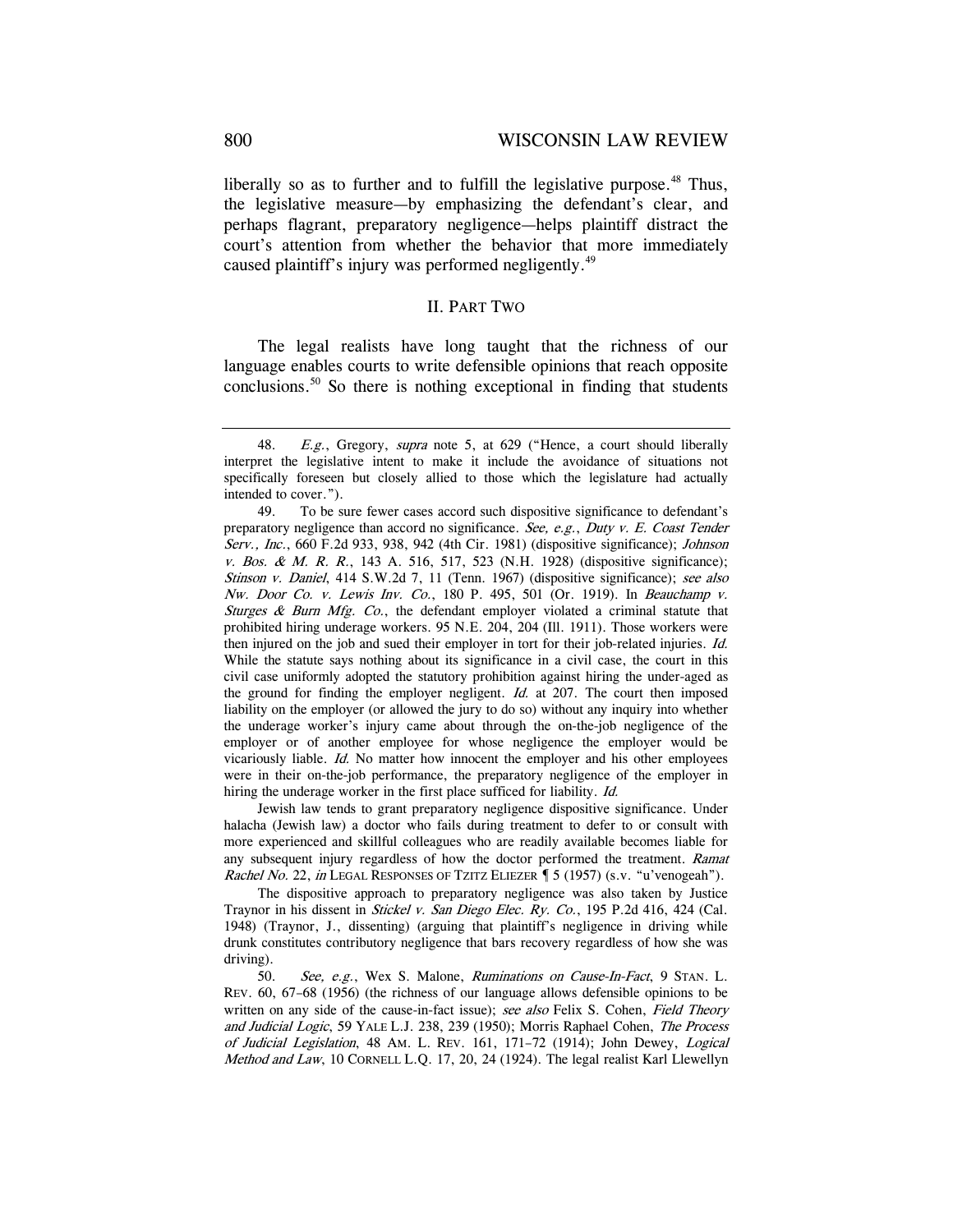can advance defensible but opposing opinions about the significance of preparatory negligence. According to the legal realists, this fruitful insight about the richness of our language should direct scholars to consider the underlying, and often unmentioned, policy concerns that have led the courts to opt for one conclusion, and its corresponding legal opinion, rather than another.<sup>51</sup> Following this pragmatic approach, at least some legal realists discourage the search for cross-contextual principles that would bring some conceptual order to an issue like the significance of preparatory negligence.<sup>52</sup> This ordering effort, the legal realists insist, will inevitably disappoint.<sup>53</sup> The real world, to our bemusement and delight as well as chagrin, will not succumb. The

 51. Modern tort casebooks suggest the policies bearing on the significance accorded preparatory negligence include the following: (1) the judicial perception of the egregiousness of the preparatory negligence; (2) the intensity of the judicial desire to suppress the preparatory negligence; (3) the perceived dangerousness of the preparatory negligence both absolutely and compared to better preparatory behavior; (4) the cost and difficulty to the defendant of avoiding the preparatory negligence; (5) the closeness of the fit between the preparatory negligence and the type of injury plaintiff suffered; (6) the difficulty of establishing that defendant was negligent in his performance; (7) the absence of a non-safety rationale for the legislation prohibiting the preparatory behavior; and (8) the judicial perception of the relative ability to assess negligence of two institutions, the legislature, which often has condemned the preparatory behavior, and the jury, which is more able to evaluate the particular defendant's performance. E.g., RICHARD EPSTEIN, CASES AND MATERIALS ON TORTS (2009); see also Hudson v. *Craft*, 204 P.2d 1, 4 (Cal. 1949) ("[T]he controlling factor is whether or not the expressed public policy [reflected in the legislation] is sufficiently urgent, explicit and comprehensive."); Neil Komesar, *In Search of a General Approach to Legal Analysis:* A Comparative Institutional Alternative, 79 MICH. L. REV. 1350, 1389–91 (1981) (the judicial perception of the relative reliability of the legislature and the jury informs judicial decisions); Malone, *supra* note 50, at 61 (policy concerns such as the intensity of the judicial desire to suppress the negligence or the closeness of the fit between the negligence and the type of injury to plaintiff drive the judicial treatment of even a "fact" issue like cause-in-fact).

 52. For a summary of legal realism's slaying of conceptualism, see LAURA KALMAN, LEGAL REALISM AT YALE: 1927–1960, at 10 (1986); see also KARL N. LLEWELLYN, THE COMMON LAW TRADITION: DECIDING APPEALS 19–61, 121–32, 178– 219 (1960); Dewey, supra note 50, at 26–27; Karl N. Llewellyn, A Realistic Jurisprudence-The Next Step, 30 COLUM. L. REV. 431, 453-57 (1930); Glen O. Robinson, Multiple Causation in Tort Law: Reflections on the DES Cases, 68 VA. L. REV. 713, 713–15 (1982). For an early dismissal of cross-contextual principles, albeit in a different context, see Lochner v. New York, 198 U.S. 45, 76 (1905) (Holmes, J., dissenting) ("General propositions do not decide concrete cases. The decision will depend on a judgment or intuition more subtle than any articulate major premise.").

 53. Felix S. Cohen, Transcendental Nonsense and the Functional Approach, 35 COLUM. L. REV. 809, 832–34 (1935).

admitted that the number of defensible opinions was limited. KARL N. LLEWELLYN, THE BRAMBLE BUSH: ON OUR LAW AND ITS STUDY 81 (1930) ("For while it is possible to build a number of divergent logical ladders up out of the same cases and down again to the same dispute, there are not so many that can be built defensibly.").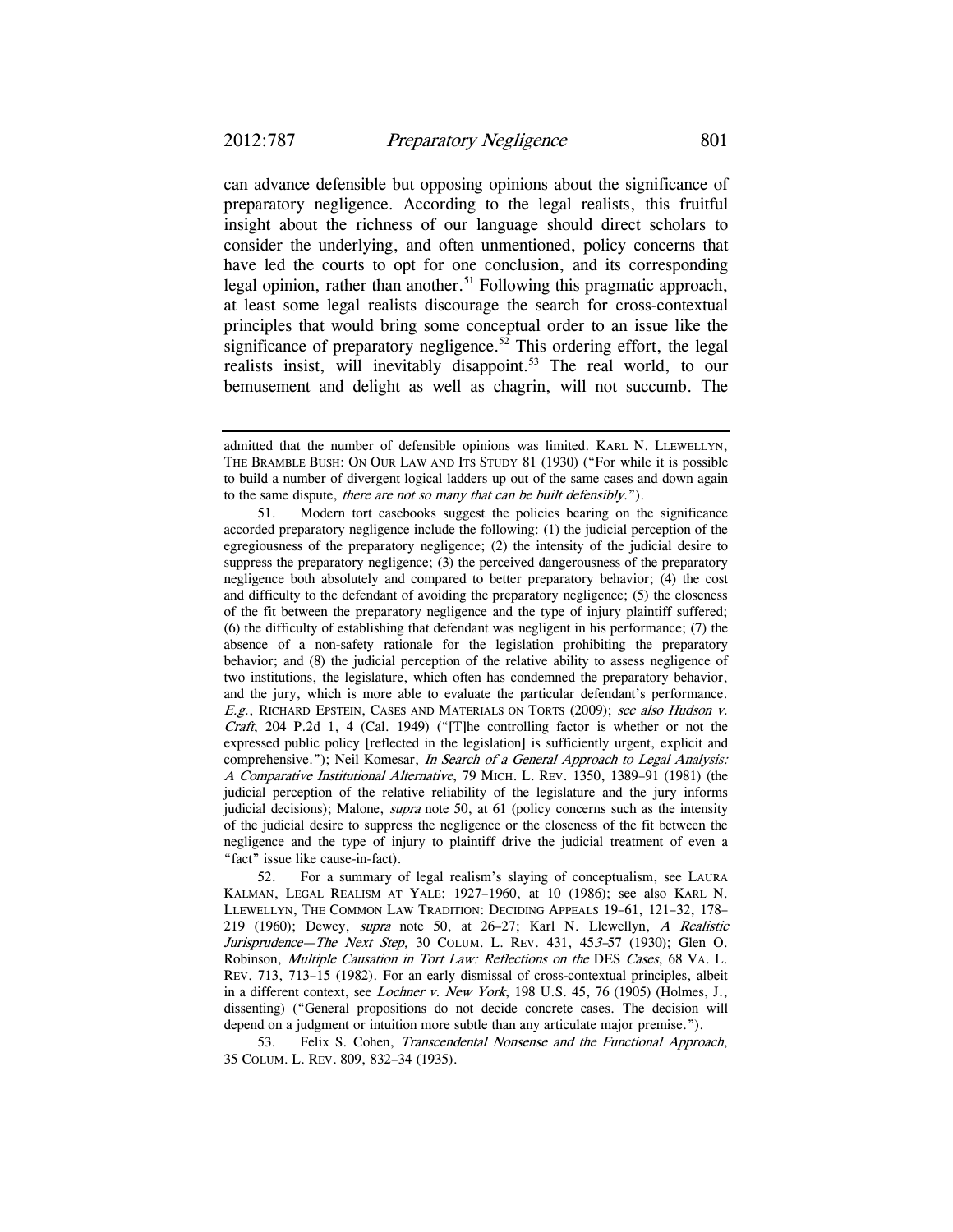policy concerns actual cases cast before the courts will drive results and mock the categorizations and generalizations that seem so sound in the armchair.

With expectations duly lowered, I nevertheless hazard two general rules regarding the significance of preparatory negligence. The first is described immediately below. The second is described in Part III.

The first general rule is that preparatory negligence should never be accorded the dispositive significance described above. A court may be outraged by defendant's preparatory negligence. A court may see that the legislature has condemned that negligence stridently. Nevertheless, imposing liability without sufficient evidence that the behavior that more immediately injured the plaintiff was performed culpably or unreasonably dangerously does too much violence to the common law's long insistence on a greater causal connection between defendant's culpability and plaintiff's injury.54

Preparatory negligence alone is an insufficient wrong vis-à-vis the plaintiff to warrant the heavy consequence of tort liability. Defendant's apparently<sup>55</sup> faultless performance discharges his moral responsibility to the plaintiff and should trump defendant's preparatory negligence. Giving preparatory negligence dispositive significance denigrates the defendant's successful effort to overcome or compensate for his poor preparation and to pull himself together in order to perform his activity with ordinary care. Whatever defendant's culpability in attempting his behavior in the first place, a court will not justify imposing liability by saying, in effect, that it does not care how the behavior that more immediately injured the plaintiff was performed. Nor should a court's sense of justice be offended when a defendant, guilty of preparatory negligence, avoids liability simply through random good luck, namely, the random good luck that led defendant or some enabled third party to perform their activity with ordinary care. The Third Restatement of Torts was sound in saying the injured plaintiff's case against the defendant drunken driver who was rear ended should not reach the jury absent sufficient evidence that the activity which more immediately

 <sup>54.</sup> This insistence is more helpfully thought of as being reflected in the proximate cause element, not the cause-in-fact element. Of course, those advancing more ambitious goals for torts, such as loss-spreading or wealth distribution, show little concern with the insufficient causal connection. They cannot be expected to support this first rule. See, e.g., GUIDO CALABRESI, THE COSTS OF ACCIDENTS (1970). Others have pointed out the undesirable implications of attempting to achieve these more ambitious goals. See, e.g., PETER W. HUBER, LIABILITY: THE LEGAL REVOLUTION AND ITS CONSEQUENCES (1988).

 <sup>55.</sup> This Essay deals with cases in which plaintiff, although clearly showing defendant's preparatory negligence, has failed to adduce sufficient evidence of defendant's negligent performance. Thus, plaintiff should lose on directed verdict if defendant's negligent performance is deemed an element of liability.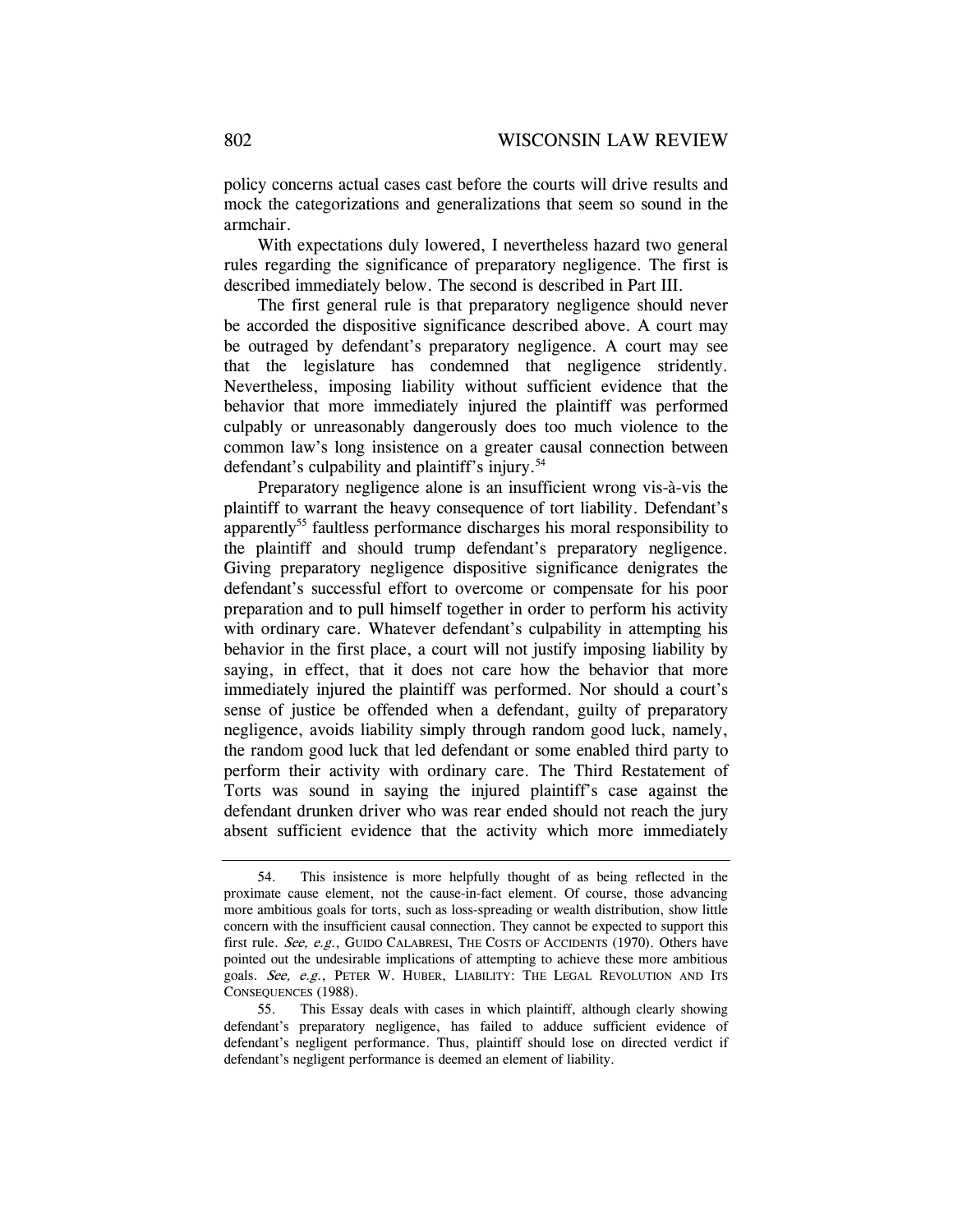injured the plaintiff, in this instance the defendant's driving, was performed negligently.56

It follows that the plaintiff injured because the defendant has negligently entrusted another to perform an activity should also fail to reach the jury absent sufficient evidence that the activity was performed by the other culpably or unreasonably dangerously.<sup>57</sup> Similarly, the employer who has negligently hired or retained an obviously dangerous employee should prevail as a matter of law absent sufficient evidence that the employee behaved culpably or unreasonably dangerously in injuring the plaintiff. Likewise, the defendant car owner who negligently left his car unlocked or otherwise negligently facilitated the car's theft should prevail against the plaintiff injured by that thief absent evidence that the thief drove culpably or unreasonably dangerously. And the defendant who negligently served alcohol to one already drunk and about to drive should prevail against the plaintiff injured by that drunken driver absent evidence that the drunken driver drove culpably or unreasonably dangerously. Once again, the least confusing ground for explaining this result is that absent evidence showing that the activity that more immediately injured the plaintiff was performed culpably or unreasonably dangerously, defendant's negligent entrustment, negligent hiring, or negligent retention was not a proximate cause of the plaintiff's injury.

Denying dispositive significance to preparatory negligence also means Justice Lehman was correct in Brown v. Shyne when he deemed the trial court's jury instruction erroneous.<sup>58</sup> That instruction provided:

If the defendant attempted to treat the plaintiff and to adjust the vertebræ in her spine when he did not possess the requisite knowledge and skill as prescribed by the [licensing] statute to know what was proper and necessary to do under

58. See 151 N.E. 197, 199 (N.Y. 1926).

 <sup>56.</sup> RESTATEMENT (THIRD) OF TORTS: LIAB. FOR PHYSICAL & EMOTIONAL HARM § 14 cmt. h (2010).

 <sup>57.</sup> Once again, "unreasonably dangerous" is needed to cover the possibility that the person entrusted behaves in an unreasonably dangerous way but cannot be said to be culpable. For example, a defendant who entrusts his car to one he knows to be so insane as to be an unreasonably dangerous driver should be liable when the insane driver drives in an unreasonably dangerous manner, even if the driver, because of his insanity, would not be deemed culpable. See Breunig v. Am. Family Ins. Co., 45 Wis. 2d 536, 543–44, 173 N.W.2d 619 (1970) (stating in dicta that the insane will not be held negligent or liable if their mental illness affects their ability to understand and appreciate their duty to drive with ordinary care or affects their ability to control their car in an ordinarily prudent manner). If the insane driver drives properly, and another is injured nevertheless, the defendant's negligent entrustment of the driver should not be deemed a proximate cause of the other's injury.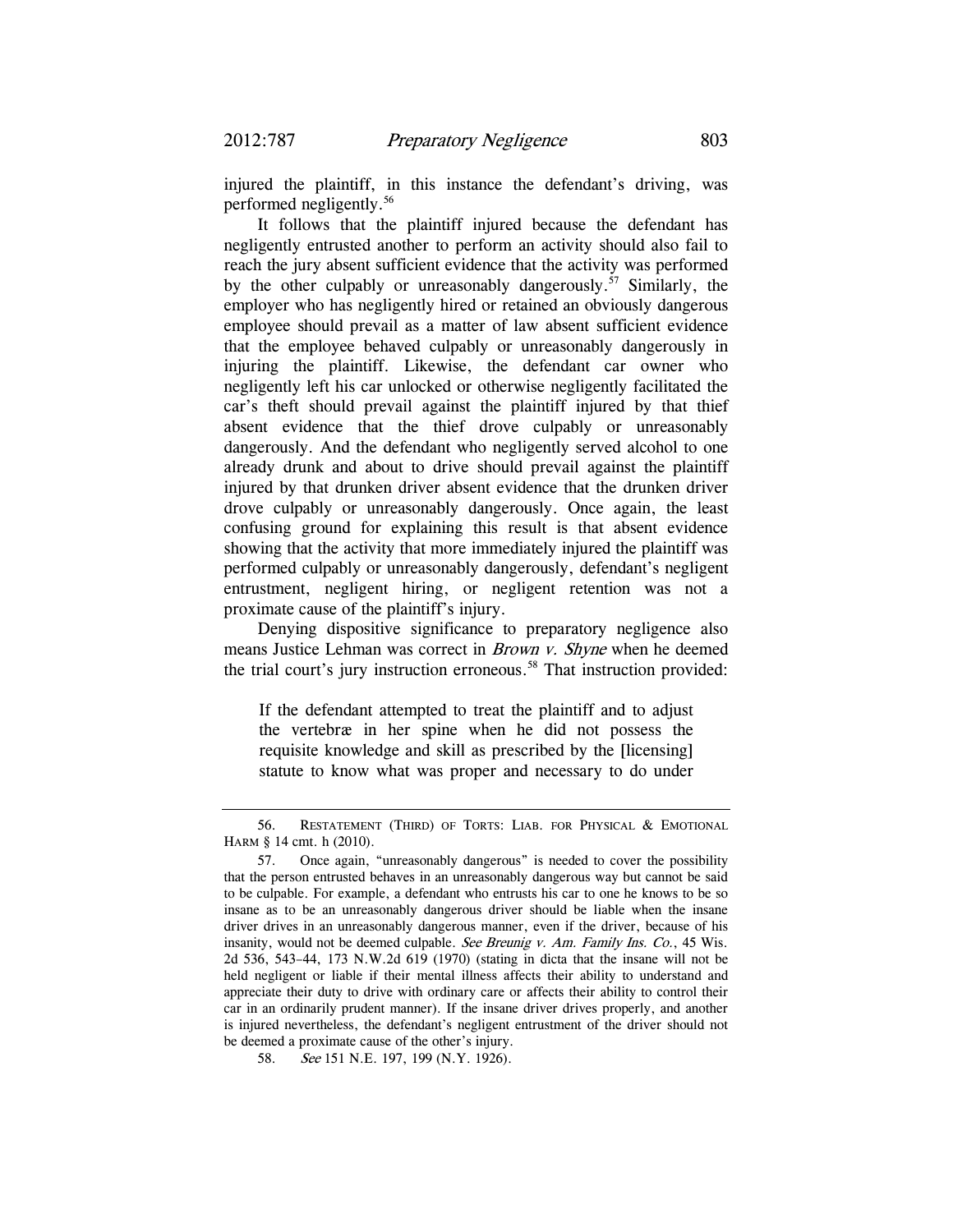the circumstances, or how to do it, even if he did know what to do, you can find him negligent.<sup>59</sup>

Lehman correctly saw that the instruction erred because it allowed the jury to impose liability on the defendant merely because of his preparatory negligence in attempting plaintiff's treatment.<sup>60</sup> The instruction did not require the jury to find anything amiss with defendant's treatment of the plaintiff him or herself.<sup>61</sup>

This first rule also calls for rejecting the action supported by Aaron Twerski and Neil Cohen and described in a note above.<sup>62</sup> If provider-specific records of outcomes show that a doctor's outcomes from performing a particular procedure, like open-heart surgery, are significantly and substantially worse than the outcomes of alternative doctors, Twerski and Cohen would deem the doctor liable for all injuries that come from the doctor thereafter attempting the procedure (knowing his relatively poor record of outcomes). The defendant-doctor would be prima facie liable for his patient's injury even when the plaintiff-patient fails to produce any evidence of something amiss with the doctor's performance of the procedure. His decision to perform the procedure—a procedure that all agree is medically indicated—would be deemed negligent and would suffice for such liability. In effect, the doctor with a poor record of outcomes would be subject to strict liability when he performed the procedure.

To be sure, the authors allow the defendant-doctor to avoid liability by showing the same injury to the plaintiff would have occurred if the procedure were performed by a "fully competent practitioner" (i.e., a doctor with a significantly better record of outcomes).63 Such a showing, the authors say, would negate cause-infact, thereby constituting a defense.<sup>64</sup> However the authors take care to emphasize that this defense requires more from the defendant doctor than a showing that his performance was free from negligence.<sup>65</sup> After all the authors insist that the negligence or breach element of the patient's case is shown merely by the doctor's attempt at the procedure. Hence the doctor can only avoid liability by negating cause in fact. $66$ 

<sup>59.</sup> Id. at 198.

<sup>60.</sup> See id. at 199.

<sup>61.</sup> See id.

 <sup>62.</sup> See Twerski & Cohen, supra note 41, at 11–22.

 <sup>63.</sup> Id. at 14 n.23.

 <sup>64.</sup> Id. at 19 n.33.

 <sup>65.</sup> See id. at 18–19 & n.33.

 <sup>66.</sup> See id.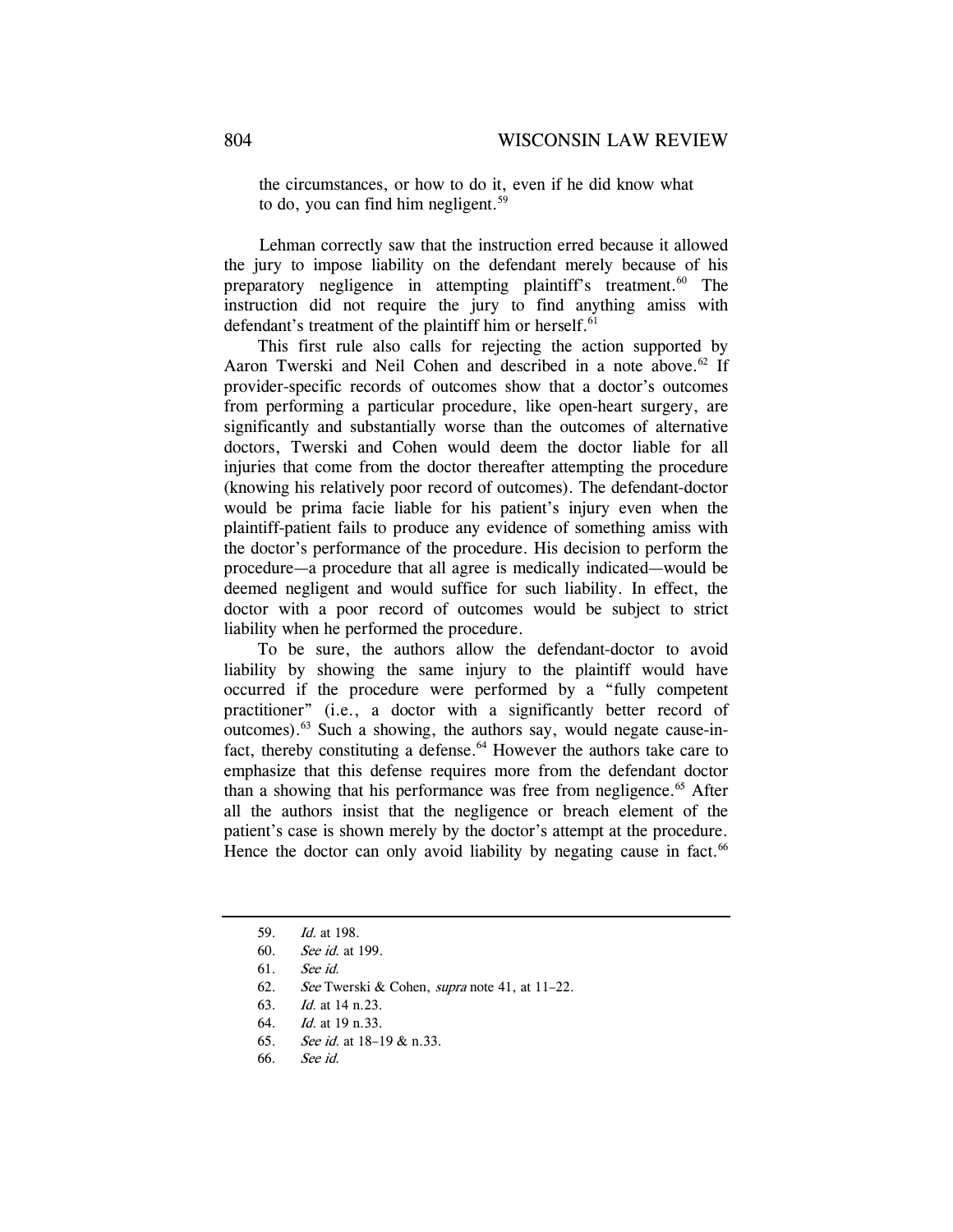The authors then clarify that as a practical matter few, if any, doctors will ever be able to establish this defense.<sup>67</sup>

 The doctor's decision to perform the procedure knowing of his poor record of outcomes, if it is indeed negligent as the authors claim, is a quintessential example of preparatory negligence. So when the authors insist that such negligence warrants liability for all injuries from the procedure, $68$  without any evidence of how the procedure was performed, they are according preparatory negligence with what this Essay calls dispositive significance. They are saying the plaintiff-patient should reach the jury merely by putting into evidence the providerspecific record of outcomes. Then, based on these statistics, plaintiff's attorney may ask the jury to find that the defendant-doctor was negligent (i.e., committed malpractice) by attempting to perform the procedure instead of sending the patient to a doctor with a better record of outcomes. While the authors also interpret the informed-consent doctrine to compel the doctor to inform his patients of his poor record of outcomes, they do not limit the doctor's obligation to the giving of this (humbling, if not humiliating) information. $69$  Even if a patient, upon being told these statistics, prefers to have the doctor perform the procedure, the doctor is nonetheless negligent and liable to the patient if the doctor goes ahead. Although the authors do not address the point, their approach logically suggests that even a patient who enjoys a good result can sue for the wrong done to him by the doctor's negligent attempt at the procedure, with the good result merely reducing the amount of damages the patient should collect.

This description of the action Twerski and Cohen propose suggests the shortcomings generally of according preparatory negligence dispositive significance. Allowing liability based only on preparatory negligence shows a breathtaking disregard for the performance of the doctor in treating this particular patient. Admittedly, proving the doctor's performance negligent may present problems for the plaintiff. But when the plaintiff cannot fault that performance—when, as far as the evidence shows, the defendant has somehow overcome the poor odds surrounding his attempt and performed properly—imposing liability because of that attempt alone treats the defendant unjustly and unduly offends our notions of proximate cause. The negligent attempt should not trump the apparently non-negligent performance. On the contrary, the apparently non-negligent performance has nullified the risks created by the negligent attempt. In the end it is the proper performance which the law most tries to incentivize, and which the

 <sup>67.</sup> Id. at 26 & n.40.

 <sup>68.</sup> Id. at 14.

 <sup>69.</sup> See id. at 26–33.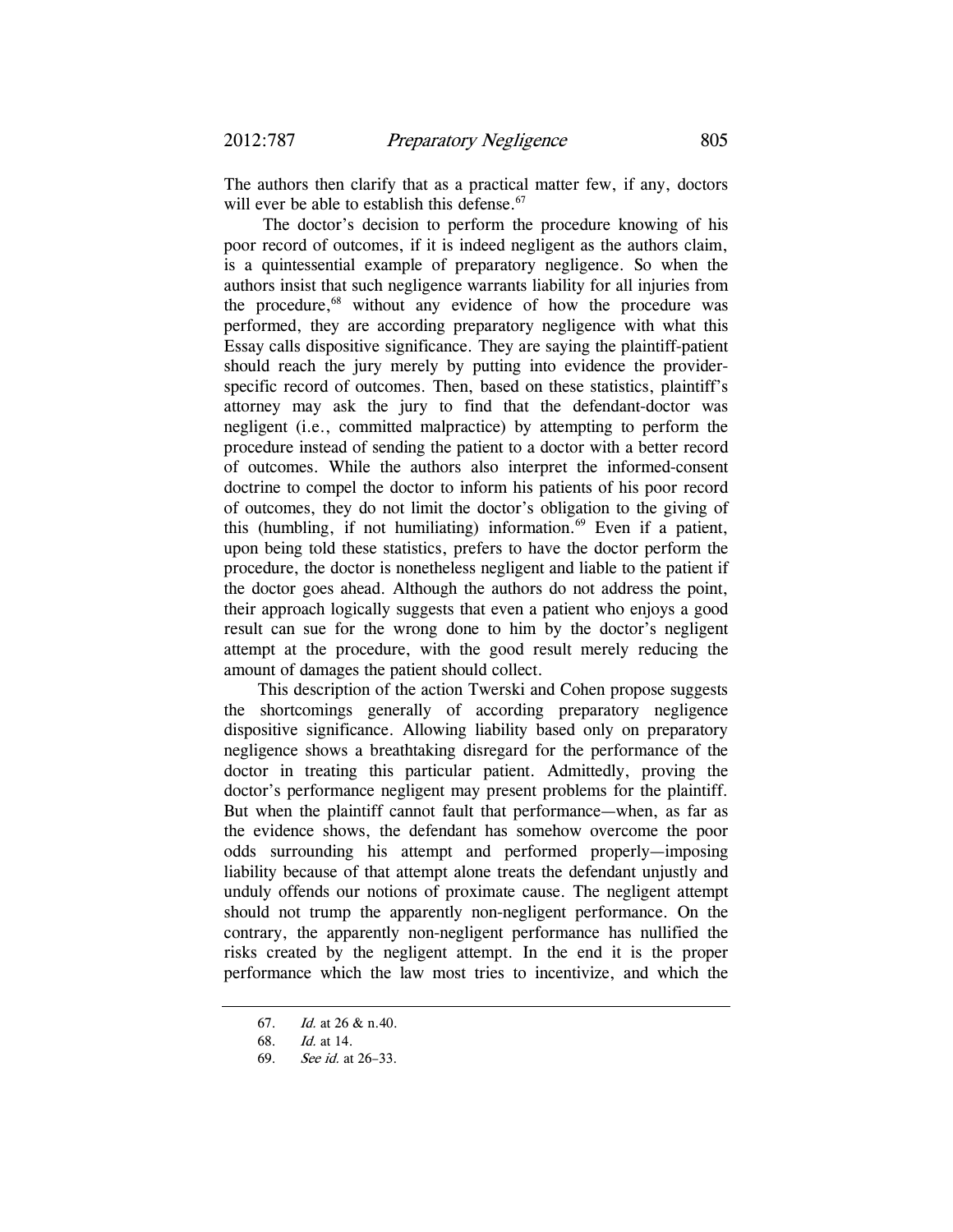patient desires, not any benefit the patient derives from his doctor possessing a good record of outcomes.

Twerski and Cohen also ignore the severe effect of their proposed action on the doctors to whom it applies. Their action in effect subjects doctors with a poor record of outcomes for a procedure to strict liability should they continue to attempt the procedure.<sup>70</sup> Doctors may have devoted their careers to the procedure. They may have spent years training and working to obtain the opportunity to perform it. Twerski and Cohen's examples make clear that their action will apply to highrisk procedures that may lead to severely harmful results despite the procedure being performed impeccably. Hence, Twerski and Cohen's rule threatens to increase dramatically the liability of the specialists to whom their rule applies. Indeed, under their rule the publication of a poor record of outcomes might sound the death knell of a specialist's career. What malpractice liability insurer would willingly offer a policy to such a specialist?

According preparatory negligence dispositive significance, therefore, may lead to tort law usurping the role of the legislators and administrators historically charged with identifying the doctors deemed qualified to attempt medical procedures. Because Twerski and Cohen's rule could impose such a prohibitive amount of liability, it also offends our notions of fair opportunity in that it seizes on one criterion alone record of outcomes—for, in effect, selecting those who will be given an opportunity to perform a procedure. It ignores that legislators, administrators, and patients might want to consider other criteria about a doctor before deciding whether he should be allowed to perform a procedure, such as his ethical record, his success during simulations, examinations, or training, his bedside manner, his relationship with the patient, his location (especially his willingness to locate to rural areas), and even his costs and his generous approach to collecting. Regulation through tort liability would displace not only market forces but the wishes of traditional regulators as well.

Nor do Twerski and Cohen offer any method for a doctor with a poor record of outcomes from his early years to start afresh.<sup>71</sup> A doctor's improvement may be such that his current and future performance of the procedure offers as good a chance of a positive outcome as any doctor would offer. But Twerski and Cohen's rule does not allow a way for a doctor saddled by a poor early record to establish this and thereby avoid being deemed prima facie negligent. True, such

<sup>70.</sup> See id. at 11-22.

 <sup>71.</sup> The Twerski and Cohen approach makes doctors who are just starting the rising part of the learning curve extremely dependent on the results of their beginning performances.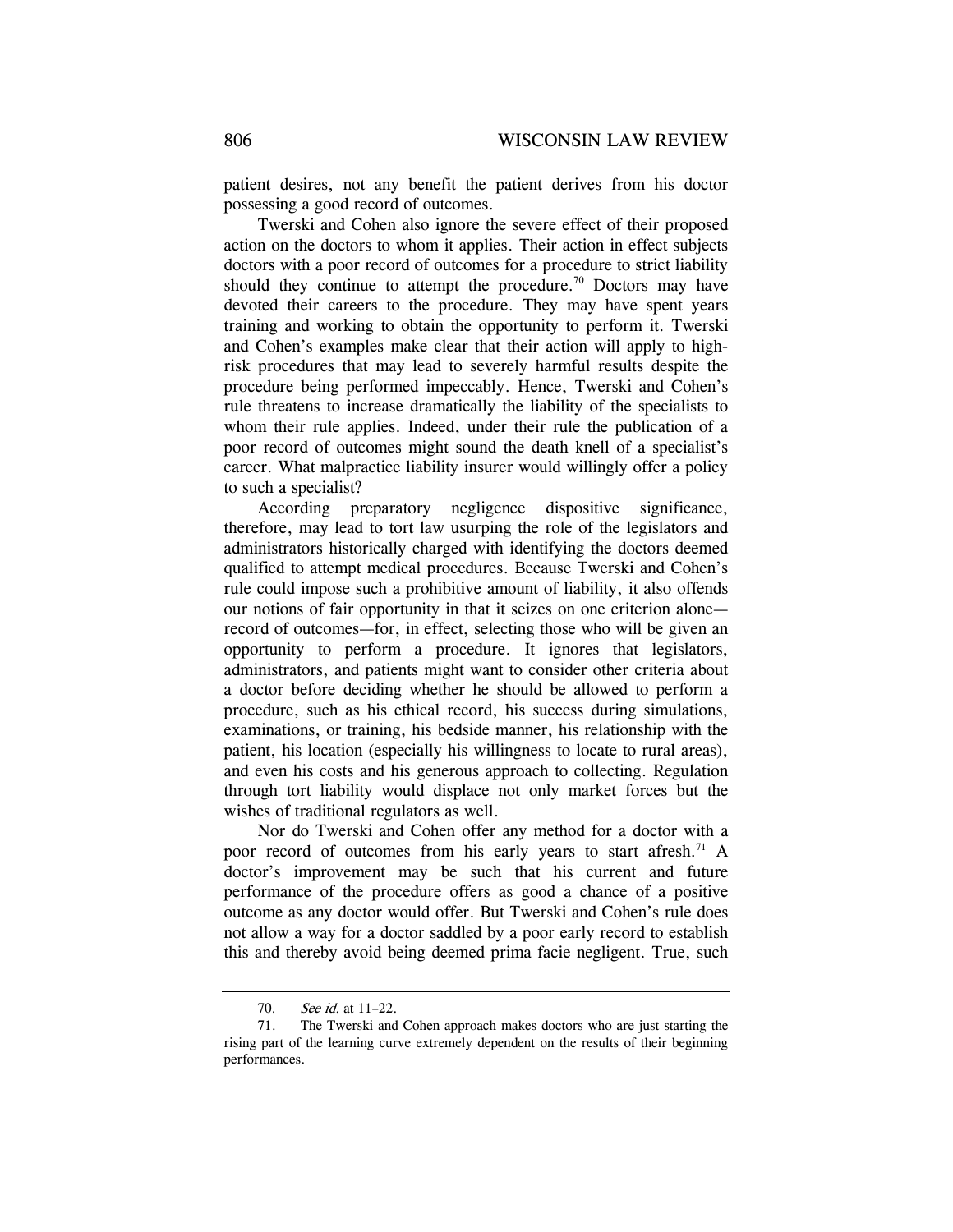a doctor could in theory pay tort damages to his patients until his record of outcomes finally improves, although Twerski and Cohen do not indicate the time period over which a doctor's record is to be assessed for this purpose. Once the doctor is judged by his improved record, he presumably would again be prima facie liable only for negligent performance. But no malpractice liability insurer is likely to stay with the doctor through his years of strict liability. And not many doctors will possess deep-enough pockets to stay the course. Fewer still will be willing to subject themselves to such an ordeal. Put simply, the Twerski and Cohen rule forecloses any doctor comeback.<sup>72</sup>

In sum, preparatory negligence should never be accorded what I call dispositive significance.<sup>73</sup> That is, plaintiff should never establish a prima facie case merely by showing that defendant engaged in preparatory negligence and but for defendant's preparatory negligence plaintiff's injury would probably have been avoided. Courts should reject Twerski and Cohen's proposed action. That action, by allowing the plaintiff-patient to establish a prima facie case on the mere showing that the doctor's past outcomes were relatively poor overall, imposes liability on a doctor regardless of how he has performed his treatment of the plaintiff.

# III. PART THREE

The second general rule I propose regarding the significance of preparatory negligence is that such negligence, though never sufficient in itself to establish a prima facie case, should presumptively be admitted as some evidence of defendant's negligent (or otherwise culpable)<sup>74</sup> performance whenever other evidence, what might be called threshold evidence, suggests that defendant's performance was negligent.75 In other words, once plaintiff adduces other threshold

 <sup>72.</sup> As discussed infra, the provider-specific statistics, which the rule of Twerski and Cohen accord this dispositive effect, suffer the vulnerability of all statistical evidence. See infra text accompanying notes 93-95.

<sup>73.</sup> See supra text accompanying notes 54–56.

 <sup>74.</sup> The proposed general rule would apply to claims based on recklessness or intent as well as negligence. For brevity, I refer here to all three levels of culpability as "negligence."

 <sup>75.</sup> As indicated supra note 23, defendant's preparatory negligence may possess probative value in showing defendant's performance was negligent regardless of whether plaintiff adduces other evidence of defendant's negligent performance. But in the absence of any other evidence of defendant's negligent performance, the probative value of preparatory negligence in showing negligent performance will often be so slight that a presumption against admitting it into evidence is warranted.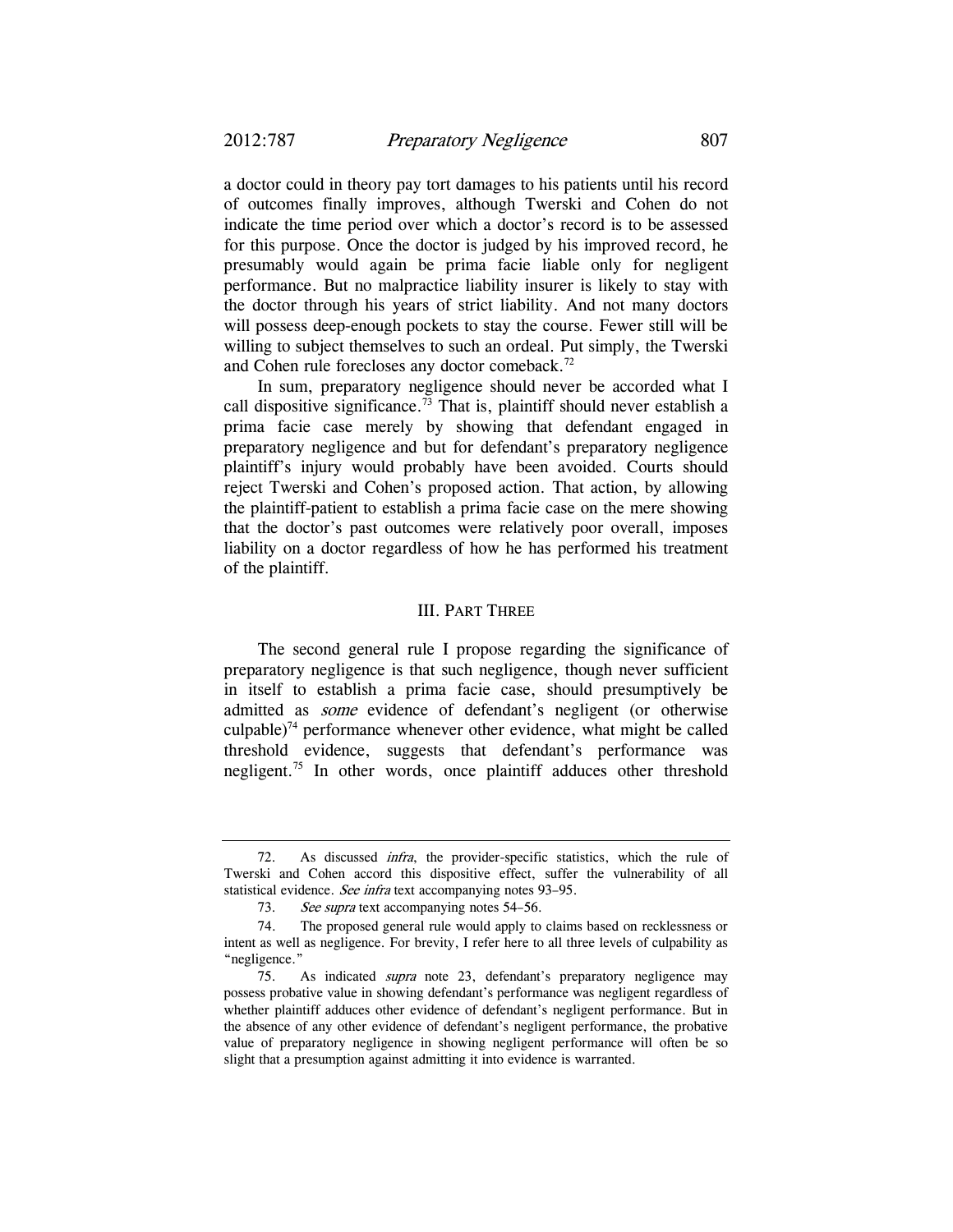evidence of defendant's negligent performance.<sup>76</sup> defendant's preparatory behavior should be admitted as further evidence of that negligent performance.<sup>77</sup> Whether a plaintiff's claim of negligent performance reaches a jury should depend on whether the evidentiary value of plaintiff's preparatory negligence in showing defendant's negligent performance in combination with plaintiff's other evidence of defendant's negligent performance satisfies the sufficiency-of-theevidence test.

Thus, Justice Lehman erred in *Brown* when he kept out of evidence entirely the fact that the defendant had never attended medical school or received the required training.<sup>78</sup> We can assume with Lehman that the negligence issue in Brown was whether the defendant's performance of his treatment of Mrs. Brown was negligent in that it did not conform to the customary practice of medical doctors. The bad result of defendant's treatment—plaintiff's paralysis—may have provided at least a little evidence that defendant's performance failed to meet that standard. If it did, that bad result very likely amounted to the threshold evidence the rule proposed here would require. Because defendant's failure to attend medical school further reduced the probability that his performance met that standard, defendant's preparatory negligence in treating the plaintiff without such training should have been admitted.<sup>79</sup> It is no answer to say, as Lehman did, that

 <sup>76.</sup> Naturally, the necessary threshold evidence of defendant's negligent performance need not amount to sufficient evidence of defendant's negligent performance for plaintiff to reach the jury. For example, the circumstances of plaintiff's injury need not justify a res ipsa loquitur inference of defendant's negligent performance. Those circumstances may possess much less probative value in showing defendant's negligent performance and yet still supply the necessary threshold evidence of negligent performance. Generally, other evidence of negligent performance will constitute the threshold needed to admit defendant's preparatory negligence whenever that evidence renders the claim of defendant's negligent performance non-frivolous under Rule 11 of the Federal Rules of Civil Procedure. Certainly if an impostor pilot crashes a plane, and the crash investigation concludes pilot error was one of the possible explanations, that investigation would constitute ample threshold evidence.

 <sup>77.</sup> It is important to keep the issue here, whether defendant's preparatory negligence should be admissible evidence of defendant's negligent performance, separate from the much discussed issue of the effect a jurisdiction should give to a defendant's violation of a statutory, regulatory, or administrative command that has been adopted as the test for negligence. Conventional wisdom identifies three possible effects: negligence per se, presumption of negligence, and mere evidence of negligence. This Essay does not concern the choice between these effects. For a discussion of that issue, and especially a discussion of when and why defendant's violation should constitute only evidence of negligence, see Charles L. B. Lowndes, Civil Liability Created by Criminal Legislation, 16 MINN. L. REV. 361 (1932).

<sup>78.</sup> Brown v. Shyne, 151 N.E. 197, 198 (N.Y. 1926).

<sup>79.</sup> Id. (pointing out that defendant's treatment resulted in plaintiff's paralysis).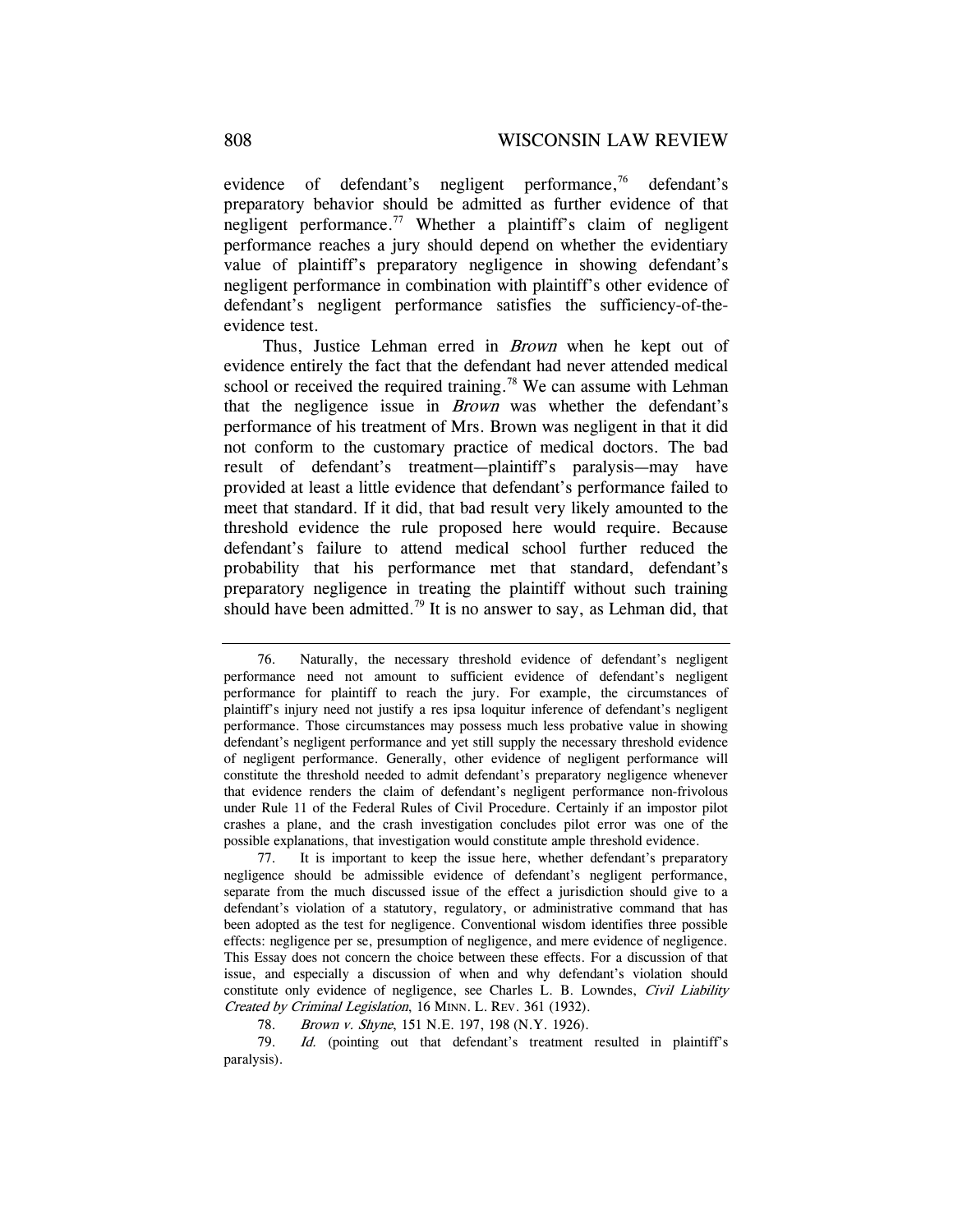the defendant-chiropractor might still have performed the treatment properly.80 The evidence issue always turns on probabilities about defendant's performance, and defendant's preparatory negligence typically raises the probability that his performance was negligent.

This second general rule supports the Third Restatement of Tort's position that the preparatory negligence of the defendant-driver in opting to drive while drunk should not be admissible when that driver is rear ended.<sup>81</sup> In the Restatement hypothetical the defendant drunk driver was merely waiting in traffic, and there was no evidence that the performance of defendant's driving was negligent. $82$  In line with the rule I suggest, although not expressly embracing it, the Third Restatement goes on to observe that occasionally the defendant's preparatory negligence should be admitted as evidence that the defendant performed negligently.<sup>83</sup> And the examples they give support my claim that admissibility turns on whether there is other evidence of defendant's negligent performance.<sup>84</sup> Thus, the editors agree that the flat exclusion of preparatory negligence from evidence is unwarranted.

The limitations of this second rule, and a reason I only call for a presumption of admissibility, become apparent when the rule is applied to the provider-specific records of outcomes discussed by Twerski and Cohen.85 Those scholars would grant dispositive significance to the preparatory negligence of a doctor attempting a procedure when the doctor's record of outcomes for that procedure is sufficiently poor—a proposal I reject.<sup>86</sup> Under my second rule, however, once the plaintiffpatient produced some threshold evidence that the doctor performed the procedure negligently, the doctor's poor record of outcomes would presumptively be admitted as further evidence of such negligent performance. Evidence scholars, however, could argue on several grounds for overcoming any such presumption and refusing to admit the outcome records. Accordingly, the value of this preparatory negligence as evidence of negligence performance deserves a brief review.87

<sup>80.</sup> Id. at 198–99.

<sup>81.</sup> See RESTATEMENT (THIRD) OF TORTS: LIAB. FOR PHYSICAL & EMOTIONAL HARM § 14 cmt. h (2010).

 <sup>82.</sup> Id.

 <sup>83.</sup> See id.

<sup>84.</sup> See id. (giving the example of a motorcyclist whose preparatory negligence lay in cycling despite failing his cycling test and whose cycling offers some evidence of negligent performance).

 <sup>85.</sup> See Twerski & Cohen, supra note 41, at 34.

<sup>86.</sup> See Twerski & Cohen, *supra* note 41 and accompanying text.

 <sup>87.</sup> This discussion of the evidence issue largely tracks that of Paul D. Rheingold. See Paul D. Rheingold, The Admissibility of Evidence in Malpractice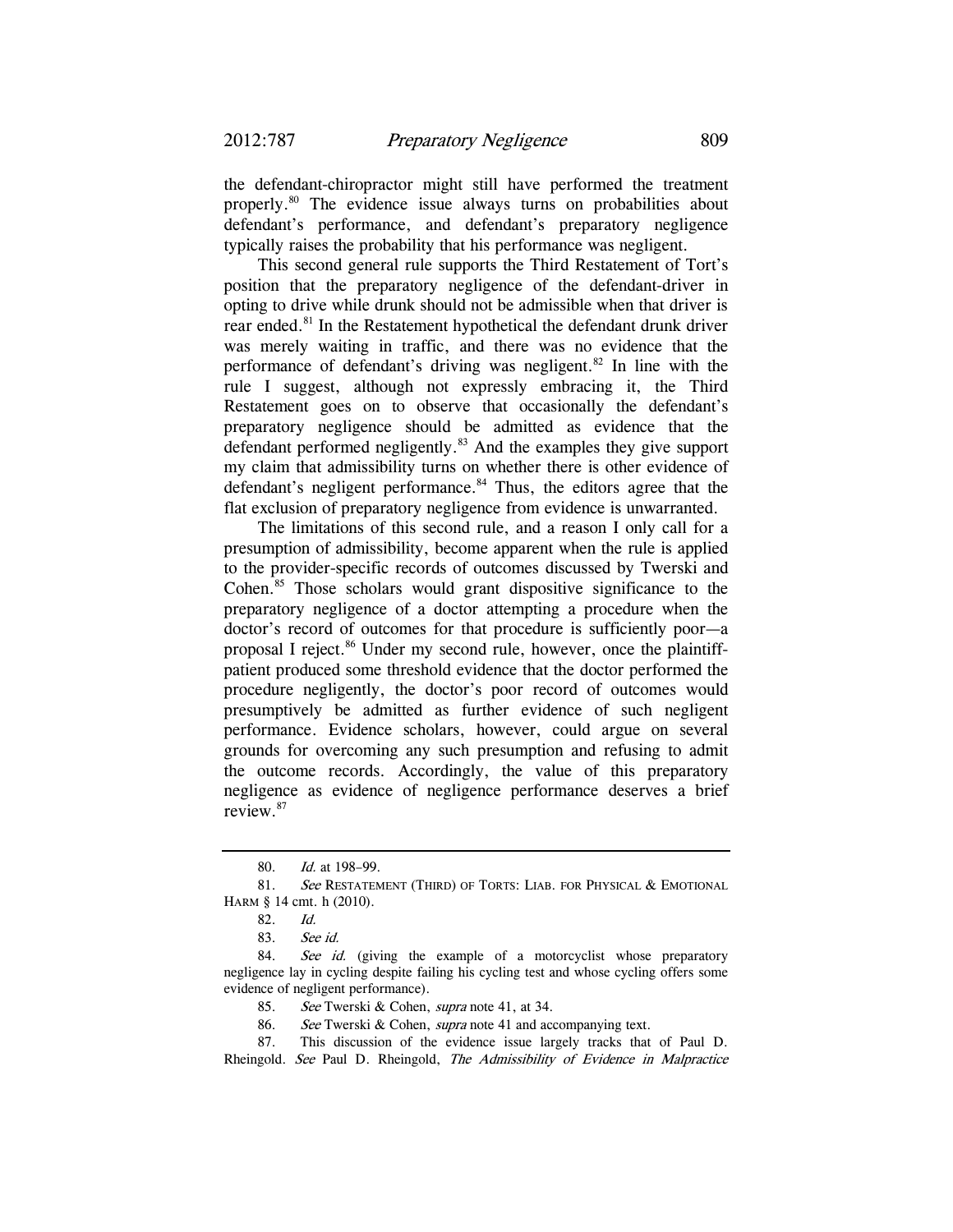Federal Rule of Evidence 401 would seem to favor admission. It defines relevant evidence as "evidence having any tendency to make the existence of any fact that is of consequence to the determination of the action more probable or less probable than it would be without the evidence."88 Plainly a poor record of outcomes would seem to have a "tendency" to make defendant's performance more likely negligent.

On the other hand, a poor record of outcomes admitted to show defendant's negligent performance in plaintiff's case suffers the infirmities of all "similarity evidence" (i.e., evidence of what a defendant does generally being admitted to show what defendant did on a specific occasion). Evidence of other crimes a criminal defendant committed offered to show defendant committed the crime for which he is charged is the classic example of similarity evidence.<sup>89</sup> However high the statistical correlation between those committing the other crimes and those committing the crime in question, Federal Rule of Evidence 404(b), and its state law equivalents, exclude other-crimes evidence when offered "to show action in conformity therewith."<sup>90</sup> Especially in civil cases, however, courts have often found some other ground for admitting similarity evidence despite Rule  $404(b)$ .<sup>91</sup>

A further argument against the admission of a defendant doctor's poor record of outcomes arises from Federal Rule of Evidence 403 and its state equivalents. $92$  The argument lies in the possible prejudice to defendant created by admitting his poor record of outcomes. The fear is

Cases: The Performance Records of Practitioners, 58 BROOK. L. REV. 75, 76–78 (1992).

 <sup>88.</sup> FED. R. EVID. 401 (2006).

<sup>89.</sup> See, e.g., People v. Donoho, 788 N.E.2d 707, 716–18 (Ill. 2003) (discussing whether prior sexual offenses provide admissible evidence that defendant committed the sexual offense charged).

 <sup>90.</sup> FED. R. EVID. 404(b) ("Evidence of other crimes, wrongs, or acts is not admissible to prove the character of a person in order to show action in conformity therewith.").

<sup>91.</sup> M. C. Slough & J. William Knightly, Other Vices, Other Crimes, 41 Iowa L. Rev. 325, 326 (1956) (other grounds for admitting similarity evidence); see also FED. R. EVID. 405(b) (specific instances of conduct sometimes admissible); FED. R. EVID. 406 (evidence of habit admissible to show conforming behavior); *Loughan v*. Firestone Tire & Rubber Co., 749 F.2d 1519, 1523–24 (11th Cir. 1985) (mechanic's practice of carrying cooler of beer admissible to show his likely drinking on the job); *Rivera v. Anilesh*, 869 N.E.2d 654, 655 (N.Y. 2007) (dentist's routine admissible to show dentist's behavior).

 <sup>92.</sup> FED. R. EVID. 403 (stating that the court may exclude relevant evidence "if its probative value is substantially outweighed by the danger of unfair prejudice, confusion of the issues, or misleading the jury, or by considerations of undue delay, waste of time, or needless presentation of cumulative evidence"). State equivalents include Iowa Evidence Rule 5.403 and Ohio Evidence Rule 403. IOWA R. EVID. 5.403 (2009); OHIO R. EVID. 403 (LexisNexis 2001).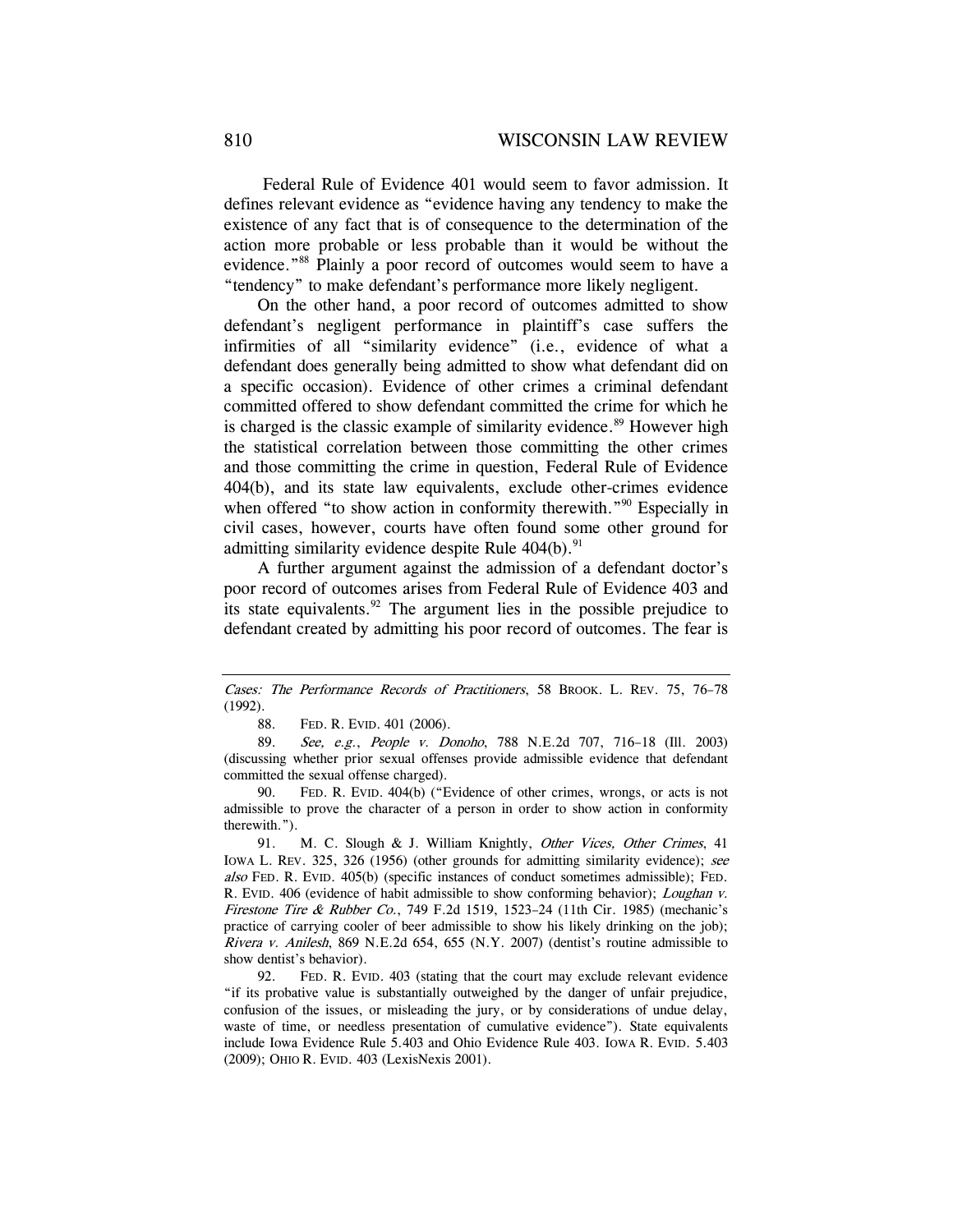that the jury will give too much weight to these statistics especially if the jury has difficulty deciding whether the doctor's performance in plaintiff's case was negligent.

No doubt, some instances of preparatory negligence should be excluded on this ground. An example would be driving without having renewed one's license in a state where the requirements for renewal evince some safety purpose and serve as some filter against continued licensing of unsafe drivers.<sup>93</sup> Even though this preparatory negligence should not be disregarded on the ground of being wholly unrelated to safety or to the risk of negligent driving, this preparatory negligence may increase so slightly the probability that defendant was driving negligently in this particular case that its probative value is *de minimis*. In contrast, I assume that the preparatory negligence of driving drunk increases the probability of defendant driving negligently much more. Whether any preparatory negligence is admissible under Rule 403 will naturally enlist the judge's common sense.

These considerations and others bear on whether to admit into evidence the outcomes records that Twerski and Cohen accord such dispositive significance. Even if these records are admitted, defendant's counsel can attack their probative value in showing defendant's negligent performance on the same grounds statistical evidence can be attacked generally. Briefly, defense counsel can point out:

1) errors in the collection of the data and math errors in the data's manipulation, unrelated to whatever theories are involved;

2) bias errors—failure to consider factors that may confound the numbers . . . :

3) demonstration of internal contradictions, such as a great year-to-year variability of performance . . . ; and

4) lack of significant differences— . . . how many standard deviations would be required? $94$ 

Although those undertaking the studies and reporting the statistical results of doctor outcomes certainly strove to account for all measurable variables and satisfy the highest standards of risk analysis,  $95$  their studies do not eliminate the possibility that a doctor's poor record of

 <sup>93.</sup> E.g., NEV. REV. STAT. § 483.384 (2011) (license renewal requires an eye exam or report from an optometrist).

<sup>94.</sup> Rheingold, *supra* note 87, at 79.

<sup>95.</sup> The study appears in Edward L. Hannan et al., Adult Open Heart Surgery in New York State: An Analysis of Risk Factors and Hospital Mortality Rates, 264 JAMA 2768 (1990).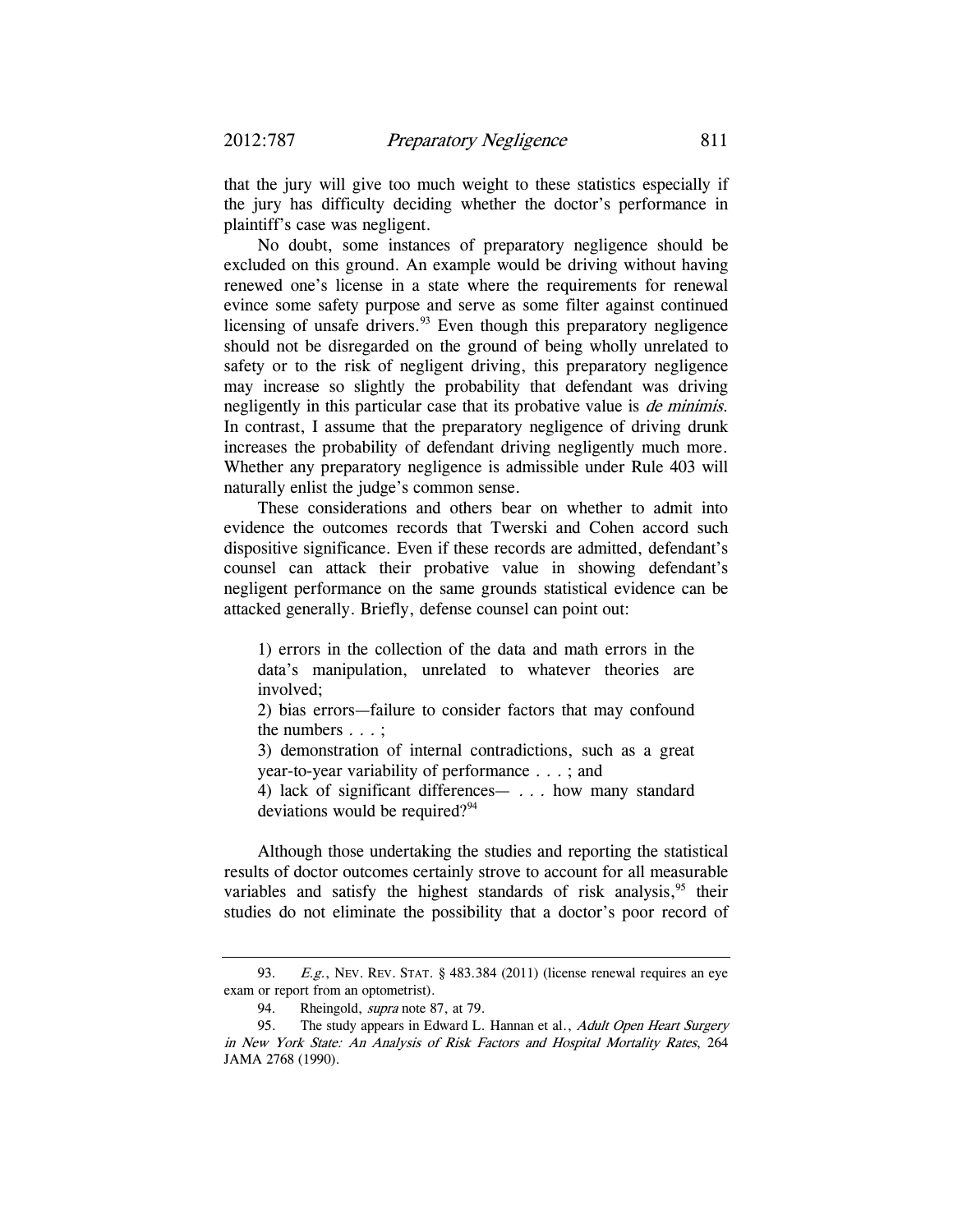outcomes stems from the doctor's focus on patients with especially high risk conditions. Nor do the studies consider the possibility, for example, that some immeasurable but observable feature of a patient signals to some doctors whether the patient's condition is high or low risk, and thereby enables those doctors to select for the procedure only the low risk. Furthermore, the studies do not consider the possibility that the record of outcomes—which constitutes the starting point for the studies—may be influenced by the doctors themselves. Finally, the doctor can argue that the plaintiff differed from his other patients in the database, or that his practice differed in ways not studied.

## **CONCLUSION**

A student's effort to build a mental framework for analyzing torts often hits a wall when the student encounters the preparatory negligence issue in a case like Brown v. Shyne. Assuming the untutored defendant's attempt to treat the plaintiff medically was negligent, if not even more culpable, what significance should courts accord that negligence? When a driver is involved in a car accident, what significance should attend the negligence of the driver in opting to drive while drunk? The element-by-element framework of duty, breach, cause in-fact based on the "but for" test, and proximate cause fails to yield an obvious or definitive answer.

This Essay offers a pair of conceptual, cross-contextual rules that should at least provide a starting point. When, as in the Restatement example of the drunken driver who was rear ended, there is no other evidence suggesting defendant's performance was culpable, defendant's drunkenness while attempting to drive, and his preparatory negligence generally, should neither count as a basis for liability in itself nor be admitted as evidence of defendant's negligent performance.

But once there is threshold evidence that defendant's performance was negligent then automatically excluding defendant's preparatory negligence from evidence can no longer be justified. Rather, a court may rationally conclude that the probative value of defendant's preparatory negligence in showing defendant's negligent performance warrants its admission on that issue. Whether plaintiff has presented a prima facie case should depend on whether that evidence combined with the other evidence of defendant's negligent performance satisfies the usual "sufficiency of the evidence" test for submitting the issue of defendant's negligent performance to the jury. The significance of preparatory negligence should be neither greater nor less.

Granted, the legal realists leave us wary of such general propositions. We doubt especially that general propositions will help us solve the next hard case. We suspect instead that courts will refer to